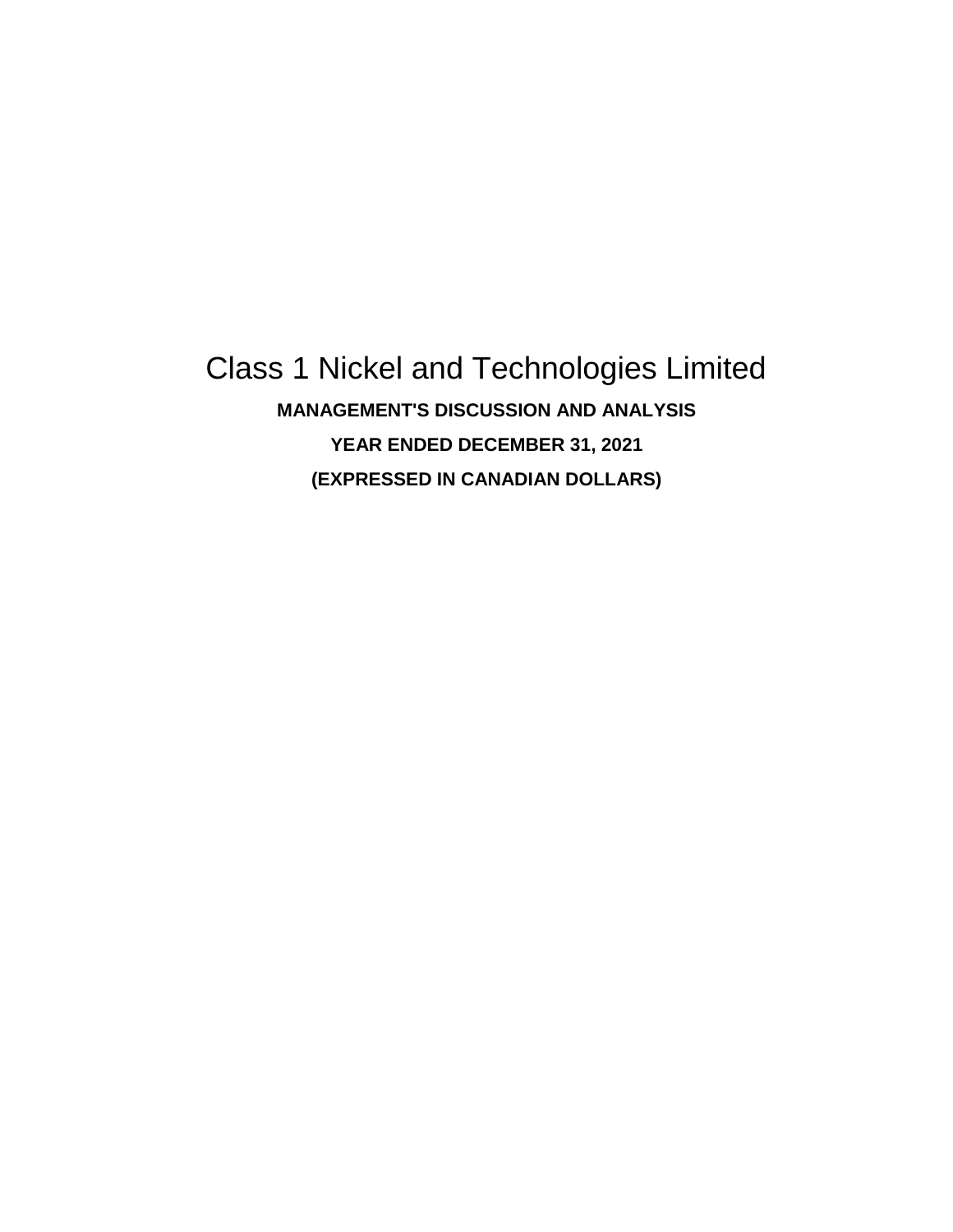The following Management Discussion and Analysis ("MD&A") of the financial condition and results of operations of Class 1 Nickel and Technologies Limited ("Class 1" or the "Company") was prepared by management as at February 28, 2022 and was reviewed and approved by the Audit Committee. The following discussion of performance, financial condition and future prospects should be read in conjunction with the audited financial statements of Class 1 and notes thereto for the year ended December 31, 2021. The information provided herein supplements but does not form part of the financial statements. All amounts are stated in Canadian dollars unless otherwise indicated. Additional information related to the Company is available for view on SEDAR at **www.sedar.com**.

# **CAUTIONARY NOTE REGARDING FORWARD-LOOKING INFORMATION**

Certain statements contained in this document constitute forward-looking statements. When used in this document, the words "may", "would", "could", "will", "intend", "plan", "propose", "anticipate", and "believe", used by any of the Company's management, are intended to identify forward-looking statements. Such statements reflect the Company's forecasts, estimates and expectations, as they relate to the Company's views with respect to future events and are subject to certain risks, uncertainties, and assumptions. Many factors could cause the Company's performance or achievements to be materially different from any future results, performance or achievements that may be expressed or implied by such forward-looking statements. Given these risks and uncertainties, readers are cautioned not to place undue reliance on such forward-looking statements. The Company does not intend and does not assume any obligation, to update any such factors or to publicly announce the result of any revisions to any of the forward-looking statements contained herein to reflect future results, events, or developments.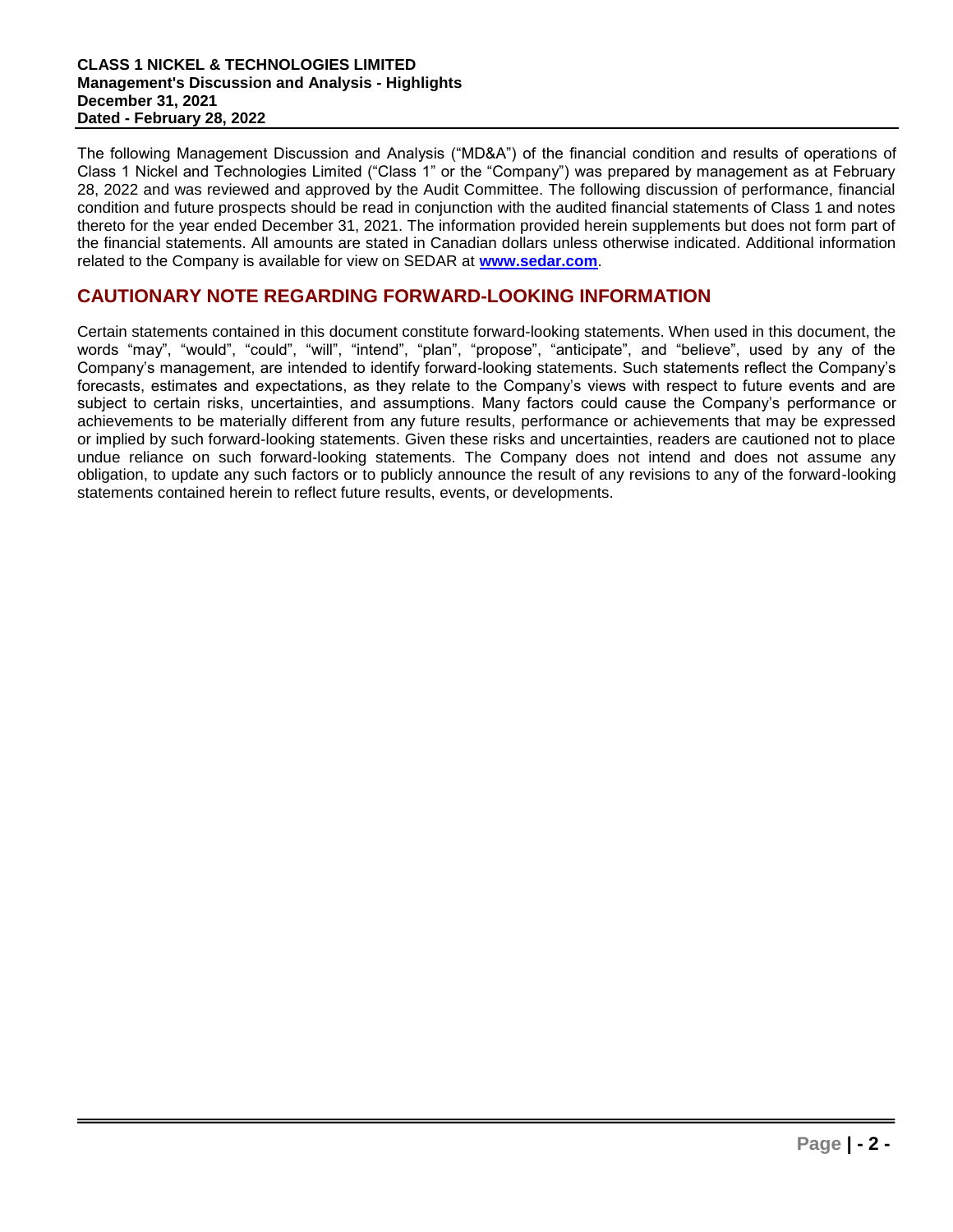| Forward-looking statements                                                                                                                                                                                                                                                                                                                            | Assumptions                                                                                                                                                                                                                                                                                                                                                                                                                                                                                                                                                                                                                                                                                                                                                                                                                                                                                            | Risk factors                                                                                                                                                                                                                                                                                                                                                                                                                                                                                                                                                                                                                                                                                                                                                                                                                         |
|-------------------------------------------------------------------------------------------------------------------------------------------------------------------------------------------------------------------------------------------------------------------------------------------------------------------------------------------------------|--------------------------------------------------------------------------------------------------------------------------------------------------------------------------------------------------------------------------------------------------------------------------------------------------------------------------------------------------------------------------------------------------------------------------------------------------------------------------------------------------------------------------------------------------------------------------------------------------------------------------------------------------------------------------------------------------------------------------------------------------------------------------------------------------------------------------------------------------------------------------------------------------------|--------------------------------------------------------------------------------------------------------------------------------------------------------------------------------------------------------------------------------------------------------------------------------------------------------------------------------------------------------------------------------------------------------------------------------------------------------------------------------------------------------------------------------------------------------------------------------------------------------------------------------------------------------------------------------------------------------------------------------------------------------------------------------------------------------------------------------------|
| of<br>Company's<br>Potential<br>the<br>economic<br>properties<br>to contain<br>deposits of precious and base<br>metals.                                                                                                                                                                                                                               | Financing will be available for future<br>exploration and evaluation of the<br>properties; the actual<br>Company's<br>results of the Company's exploration<br>and evaluation<br>activities will<br>be<br>favourable; operating, exploration and<br>evaluation costs will not exceed the<br>Company's<br>expectations;<br>the<br>Company will be able to retain and<br>attract skilled staff;<br>all<br>requisite<br>regulatory<br>and<br>governmental<br>approvals for exploration projects and<br>other operations will be received on a<br>timely basis upon terms acceptable to<br>the Company, and applicable political<br>conditions<br>and<br>economic<br>are<br>favourable to the Company; the price<br>of precious and base metals and<br>applicable interest and exchange rates<br>will be favourable to the Company; no<br>title disputes exist with respect to the<br>Company's properties. | Precious<br>and<br>base<br>metals<br>price<br>volatility;<br>uncertainties<br>involved<br>in<br>interpreting<br>geological<br>data<br>and<br>confirming title to acquired properties;<br>the possibility that future exploration<br>results will not be consistent with the<br>Company's expectations; availability of<br>financing for and actual results of the<br>Company's exploration and evaluation<br>activities;<br>increases<br>in.<br>costs:<br>environmental<br>compliance<br>and<br>changes in environmental and other<br>local legislation and regulation; interest<br>rate and exchange rate fluctuations;<br>changes in economic and political<br>conditions;<br>ongoing<br>uncertainties<br>relating to the COVID19 virus; the<br>Company's ability to retain and attract<br>skilled staff; availability of permits. |
| While the Company has no source<br>of revenue, it believes it will be able<br>to meet its administrative overhead<br>and<br>maintain<br>mineral<br>its<br>investments for twelve<br>months<br>starting from December 31, 2021,<br>depending on future events. The<br>Company expects to incur further<br>losses in the development of its<br>business | The<br>operating<br>and<br>exploration<br>activities of the Company for the next<br>beyond, starting<br>and<br>from l<br>vear<br>December 31, 2021, and the costs<br>associated therewith, will be consistent<br>with<br>the<br>Company's<br>current<br>expectations; debt and equity markets,<br>exchange and interest rates and other<br>applicable economic conditions are<br>favourable to the Company.                                                                                                                                                                                                                                                                                                                                                                                                                                                                                            | Changes in debt and equity markets;<br>timing and availability of external<br>financing<br>acceptable<br>on<br>terms:<br>changes in the operations currently<br>planned for the next twelve months;<br>increases in<br>costs; environmental<br>compliance<br>and<br>changes<br>in<br>environmental<br>other<br>and<br>local<br>legislation and regulation; interest rate<br>exchange<br>fluctuations;<br>and<br>rate<br>economic<br>conditions;<br>changes<br>in<br>ongoing uncertainties relating to the<br>COVID-19 virus.                                                                                                                                                                                                                                                                                                         |
| Management's outlook regarding<br>future trends, including the future<br>price of precious and base metals<br>and availability of future financing.                                                                                                                                                                                                   | Financing will be available for the<br>Company's exploration and operating<br>activities; the price of precious and<br>base metals will be favourable to the<br>Company.                                                                                                                                                                                                                                                                                                                                                                                                                                                                                                                                                                                                                                                                                                                               | Precious and base<br>metals<br>price<br>volatility; changes in debt and equity<br>markets; interest rate and exchange<br>rate fluctuations; changes in economic<br>conditions;<br>political<br>and<br>ongoing<br>uncertainties relating to the COVID-19<br>virus; availability of financing.                                                                                                                                                                                                                                                                                                                                                                                                                                                                                                                                         |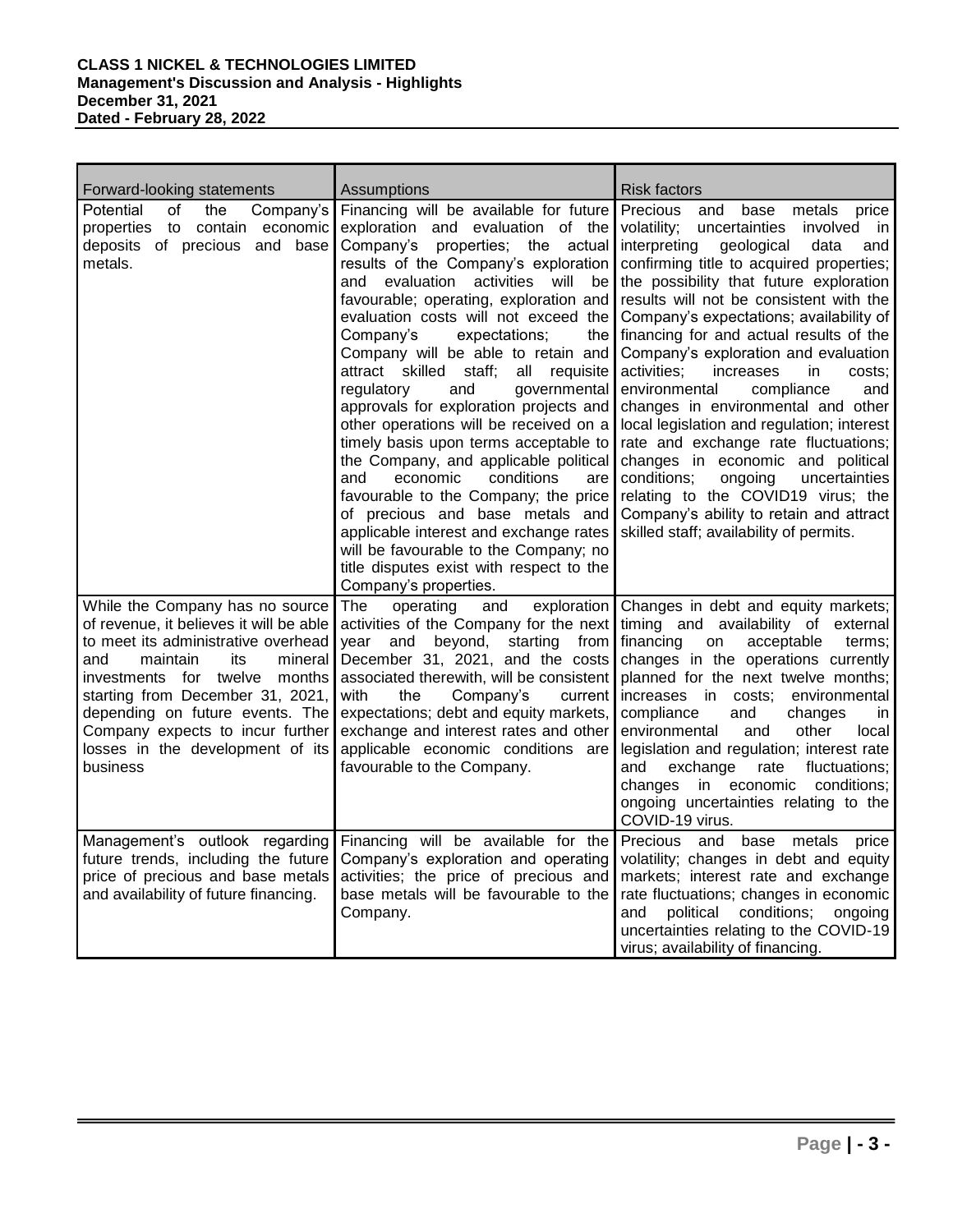|                                      |                                                           | The Company's ability to meet its Financing will be available for the Precious and other metals price |
|--------------------------------------|-----------------------------------------------------------|-------------------------------------------------------------------------------------------------------|
| working capital needs at the current |                                                           | Company's exploration and evaluation volatility, changes in debt and equity                           |
| level for the twelve-month period    |                                                           | activities and the results thereof will be   markets; timing and availability of                      |
| ending December 31, 2022.            | favourable; actual operating and external financing on    | acceptable                                                                                            |
|                                      |                                                           | exploration costs will be consistent terms; the uncertainties involved in                             |
|                                      | with<br>the                                               | Company's current interpreting geological<br>data<br>and                                              |
|                                      |                                                           | expectations; the Company will be confirming title to acquired properties;                            |
|                                      |                                                           | able to retain and attract skilled staff; the possibility that future exploration                     |
|                                      | all<br>applicable<br>regulatory                           | and results will not be consistent with the                                                           |
|                                      | governmental                                              | approvals for Company's expectations; increases in                                                    |
|                                      |                                                           | exploration projects and other costs; environmental compliance and                                    |
|                                      |                                                           | operations will be received on a timely changes in environmental and other                            |
|                                      |                                                           | basis upon terms acceptable to the local legislation and regulation; interest                         |
|                                      |                                                           | Company; the Company will not be rate and exchange rate fluctuations;                                 |
|                                      | by<br>adverselv<br>affected                               | market changes in economic and political                                                              |
|                                      | competition; debt and equity markets, conditions; ongoing | uncertainties                                                                                         |
|                                      |                                                           | exchange and interest rates and other relating to the COVID-19 virus. the                             |
|                                      |                                                           | applicable economic and political Company's ability to retain and attract                             |
|                                      |                                                           | conditions are favourable to the skilled staff; availability of permits;                              |
|                                      | Company; the price of gold and/or market competition.     |                                                                                                       |
|                                      | other applicable metals will be                           |                                                                                                       |
|                                      | favourable to the Company; no title                       |                                                                                                       |
|                                      | disputes exist with respect to the                        |                                                                                                       |
|                                      | Company's properties.                                     |                                                                                                       |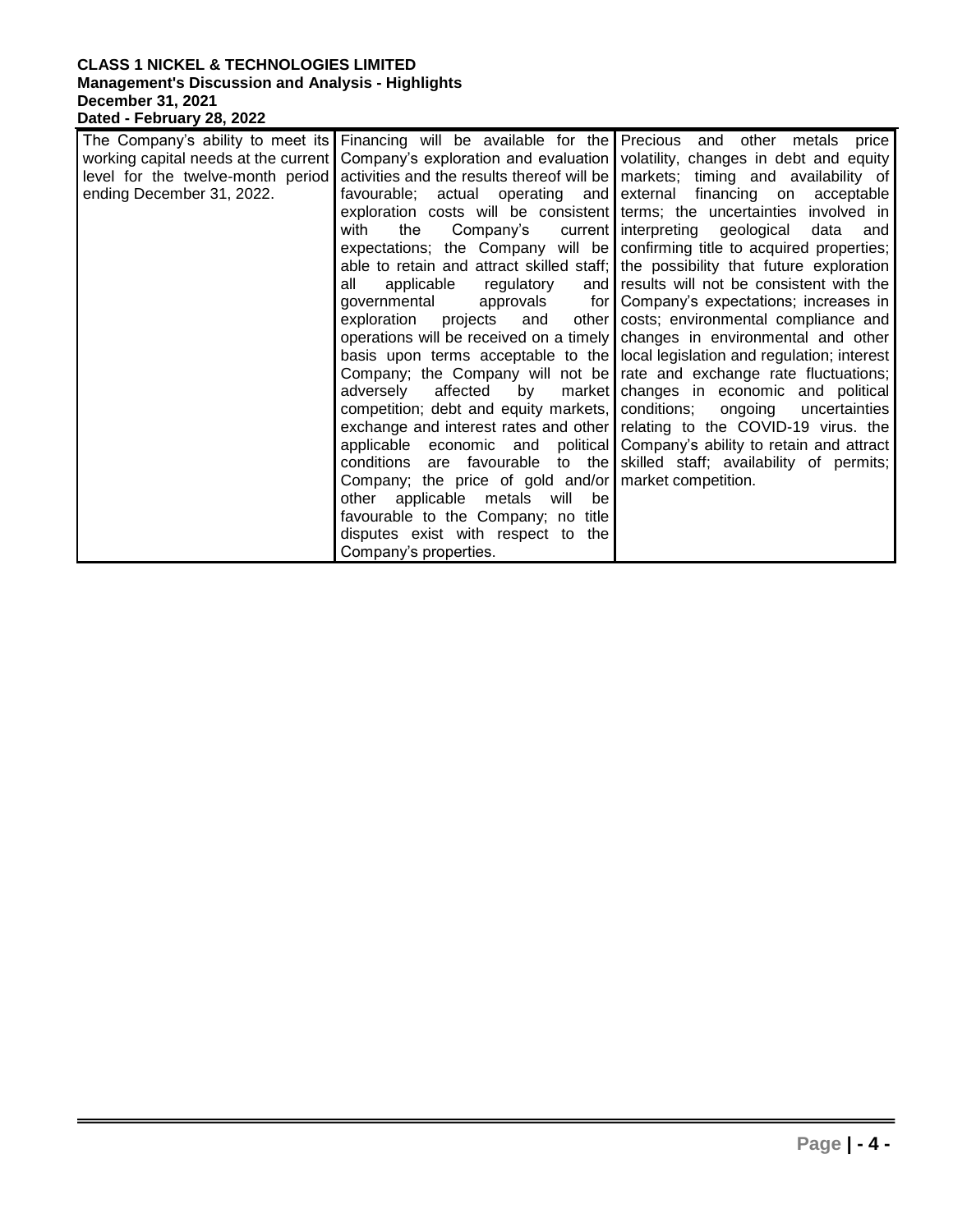Inherent in forward-looking statements are risks, uncertainties and other factors beyond the Company's ability to predict or control. Please also make reference to those risk factors referenced in the "Risks and Uncertainties" section below. Readers are cautioned that the above chart does not contain an exhaustive list of the factors or assumptions that may affect the forward-looking statements, and that the assumptions underlying such statements may prove to be incorrect. Actual results and developments are likely to differ, and may differ materially, from those expressed or implied by the forward-looking statements contained in this MD&A.

Forward-looking statements involve known and unknown risks, uncertainties and other factors that may cause the Company's actual results, performance or achievements to be materially different from any of its future results, performance or achievements expressed or implied by forward-looking statements. All forward-looking statements herein are qualified by this cautionary statement. Accordingly, readers should not place undue reliance on forward-looking statements. The Company undertakes no obligation to update publicly or otherwise revise any forward-looking statements whether as a result of new information or future events or otherwise, except as may be required by law. If the Company does update one or more forward-looking statements, no inference should be drawn that it will make additional updates with respect to those or other forward-looking statements, unless required by law.

## **NATURE OF BUSINESS**

## **The Company**

Class 1 was incorporated on December 12, 1989 as "871900 Ontario Limited" under the *Business Corporations Act*  (Ontario). The Company's head office and registered office is located at 82 Richmond Street East, Toronto, Ontario M5C 1P1. Class 1 was formerly named "Lakefield Marketing Corporation" until it completed a business combination transaction (the "Transaction") with Legendary Ore Mining Corporation on September 24, 2019, whereby it changed its name to "Class 1 Nickel and Technologies Limited".

On August 20, 2020, the Company commenced trading on the Canadian Securities Exchange under the symbol "NICO".

## **Principal Business**

The Company is engaged in the business of mineral exploration and the acquisition of mineral property assets in Canada. Its objective is to locate and develop economic base metal properties of merit and to conduct its exploration program on the Alexo-Dundonald Project. The Company, as of the date of this report, currently beneficially owns 100% of the Alexo-Dundonald Project and holds 100% interest in the Somanike Project located in the Abitibi Region of Quebec.

The Company is in exploration-stage and does not generate revenues, therefore its ability to ensure continuing operations is dependent on acquiring full control of its mineral property interests, the discovery of potentially economically recoverable Mineral Resources reserves, confirmation of its interest in the underlying mineral claims, and its ability to obtain necessary financing to complete the exploration activities, development, if they are proven successful, and future profitable production.

Class 1's goal is to deliver superior returns to shareholders by concentrating on the exploration of its existing properties and the acquisition of properties that have the potential to contain nickel sulphide. The Company currently plans to focus on its material properties.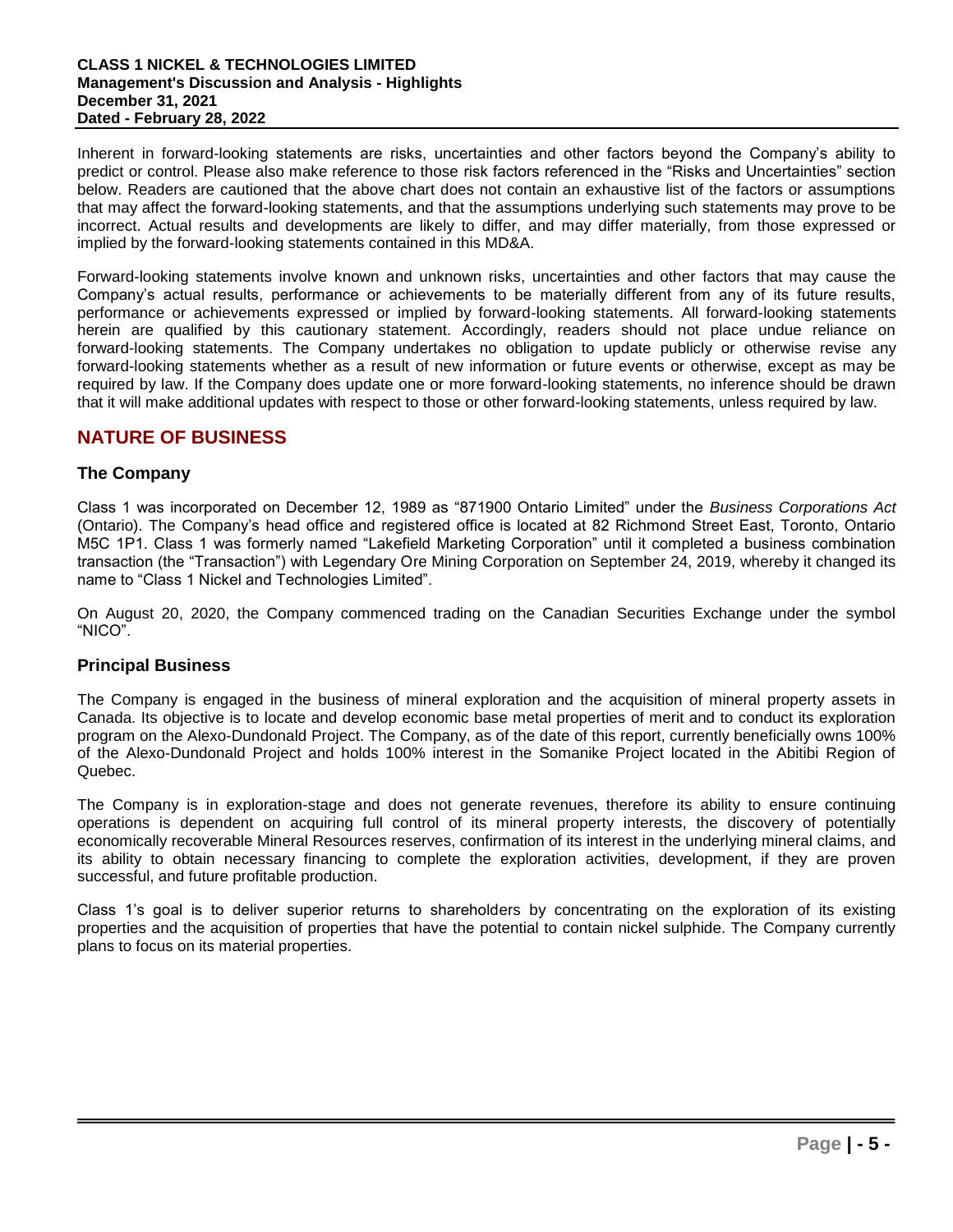## **CORPORATE HIGHLIGHTS**

On February 18, 2021, the Company announced that it has exercised the option to acquire a 100% interest in the Somanike Property pursuant to the option agreement dated September 24, 2019, as amended and restated April 27, 2020, between Legendary Ore Mining Corp. (a wholly-owned subsidiary of the Company) and Vanicom Resources Limited (the "Legendary Option Agreement"). Pursuant to the Legendary Option Agreement, the Company has exercised the option granted to Vanicom by Quebec Precious Metals Corporation ("QPMC") under an option agreement dated August 20, 2018, as amended (the "QPMC Option Agreement"), by paying Vanicom \$1 plus reimbursing Vanicom for all expenses made on the Somanike Property prior to the Company exercising said option.

On March 4, 2021, the Company announced nickel sulphide projects update, Quebec and Ontario:

- Acquisition of Somanike Nickel-Copper-PGE Project in northern Quebec executed
- Review and project report commissioned for the Somanike Project, including an advancement strategy for the historic Marbridge Mine Project
- A comprehensive Program of Work is being finalized for The Alexo-Dundonald Nickel-Copper-PGE Project in Timmins Ontario
- Work commenced on Alexo-Dundonald for First Nation agreements, permitting and approvals as preparations made to launch initial 10,000 m expansion drilling campaign

On March 4, 2021, the Company announced and signed a Memorandum of Understanding with Matachewan First Nation for Alexo-Dundonald Nickel Sulphide Project.

On March 22, 2021, the Company announced Ben Cooper has resigned from the Board of Directors of the Company. David Fitch has been appointed as President.

On March 22, 2021, the Company announced a Phase 1 Drill Program to expand mineral resources at Alexo-Dundonald Project:

- 5000 m Phase 1 drilling program set to commence at Alexo North and South Deposits to expand current Mineral **Resources**
- Initial 25 drill holes designed to define the mineralized trends at Alexo South and Alexo North
- Approvals in place, drill rig operator hired, on-site technical team secured
- First part of 10,000 m Phase 1 program planned for the Alexo-Dundonald Project
- Company well funded to complete the Phase 1 program with existing treasury

On March 24, 2021, the Company announced the appointment of Mathew Fitch as a director of the Company.

On April 22, 2021, the Company announced entered into an agreement with Echelon Capital Markets ("Echelon"), as sole agent to sell on a best efforts private placement basis, a minimum of \$2,000,000 of units (the "Offering"), that will consist of common shares that quality as flow-through shares (the "Offered Securities").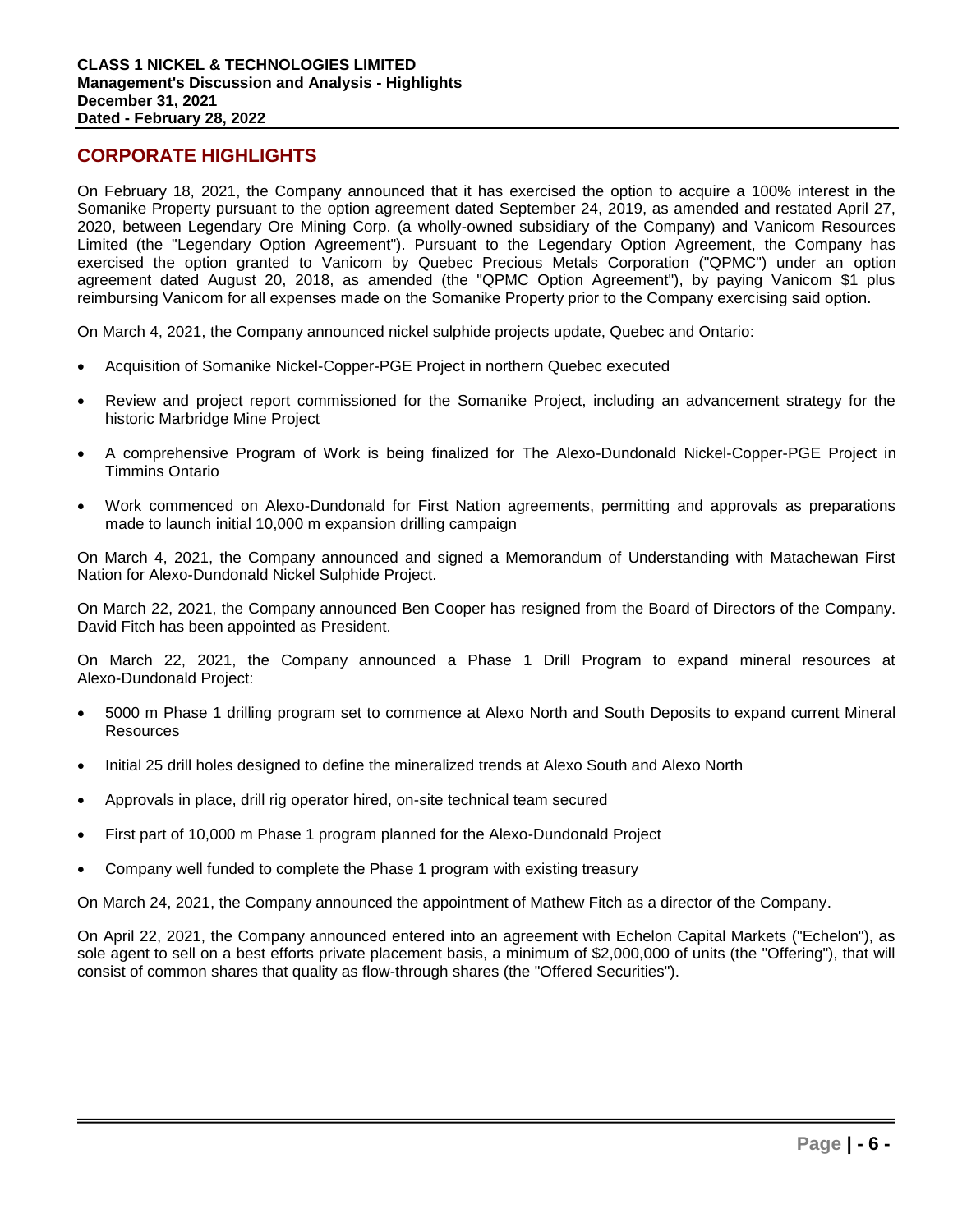On June 7, 2021, the Company announced closed its previously announced brokered private placement with Echelon, and issued 3,030,000 Flow-Through Units ("FT Units") to residents of Quebec at a price of \$0.65 and 3,403,334 FT Units to residents in Canada at a price of \$0.60, resulting in a total of 6,433,334 FT Units for total gross proceeds of \$4,011,500. Each FT Units is comprised of one common share and one common share purchase warrant ( a "Warrant"). Each Warrant is exercisable to purchase one common share at an exercise price of \$0.85 and \$0.80 per common shares for residents in Quebec and Canada, respectively, for a period of three years from the date of the issuance.

On June 11, 2021, the Company granted 11,165,502 incentive stock options to directors, officers, employees and consultants of the Company, under the Company's Stock Option Plan, exercisable at a price of \$0.60 per common shares, vests immediately and expires three years from the grant date.

On June 21, 2021, the Company announced progress of the Phase 1 drilling program at the Alexo-Dundonald property.

On July 7, 2021, the Company provided an update on Phase 1 drill program at Dundonald south deposit, Alexo-Dundonald Property.

On July 12, 2021, the Company announced that it has completed the requisite minimum exploration expenditures in the aggregate amount of \$1,500,000 on its Alexo-Kelex and Dundonald properties (together, the "Properties"), with a minimum of \$750,000 of such expenditures being incurred on the Alexo Property (collectively, the "Expenditure Commitment") and \$750,000 on the contiguous Dundonald Property. Following completion of the Expenditure Commitment, the Company now holds 100% interest in each of the two Properties, subject to a 2% net smelter return royalty on the Alexo Property and a 2.5% net smelter return royalty on the Dundonald Property.

On July 26, 2021, the Company announced the discovery of a new zone of high-grade nickel sulphide mineralization from drilling at the Somanike Project.

On August 10, 2021, the Company announced that it has issued an aggregate of 50,000 common shares and granted an aggregate of 50,000 stock options to the Matachewan First Nation ("Matachewan"), further to its previously announced memorandum of understanding with the Matachewan dated March 3, 2021 (the "MOU"). The stock options are each exercisable to acquire one common share at an exercise price of \$0.87 until February 9, 2023, and vest as to 15% on the grant date, 20% on September 3, 2021, 25% on March 3, 2022, and as to the remaining 40% on September 3, 2022, in each case provided that the MOU remains in force as of the applicable date.

On August 23, 2021, the Company entered into a definitive agreement with Platinum Group Elements Limited ("PGEL") for the acquisition of a strategic project portfolio of adjacent and adjoining claims to the Company's Alexo-Dundonald project, as well as Somanike project and a complimentary primary PGE project in Sudbury, Ontario, for a total consideration of cash payment of CAD\$ 550,000 and issuance of an aggregate of 10M common shares.

On August 31, 2021, the Company completed the acquisition of 100% of Platinum Group Elements limited ("PGEL") strategic project portfolio of adjacent and adjoining's claims to the Company's Alexo-Dundonald project as well as Somanike project, and a complementary primary PGE project in Sudbury, Ontario, for a total consideration of \$550,000 in cash and issuance of 10,000,000 common shares, subject to a 2% net smelter returns royalty on certain claims known as Timmins, River Valley and Metals Creek claims and a 2% gross metal royalty on certain claims known as "Bilson Cubric claims.

On September 23, 2021, the Company announced the commencement of a 15,000 m phase 2 diamond drilling at its Alexo-Dundonald project.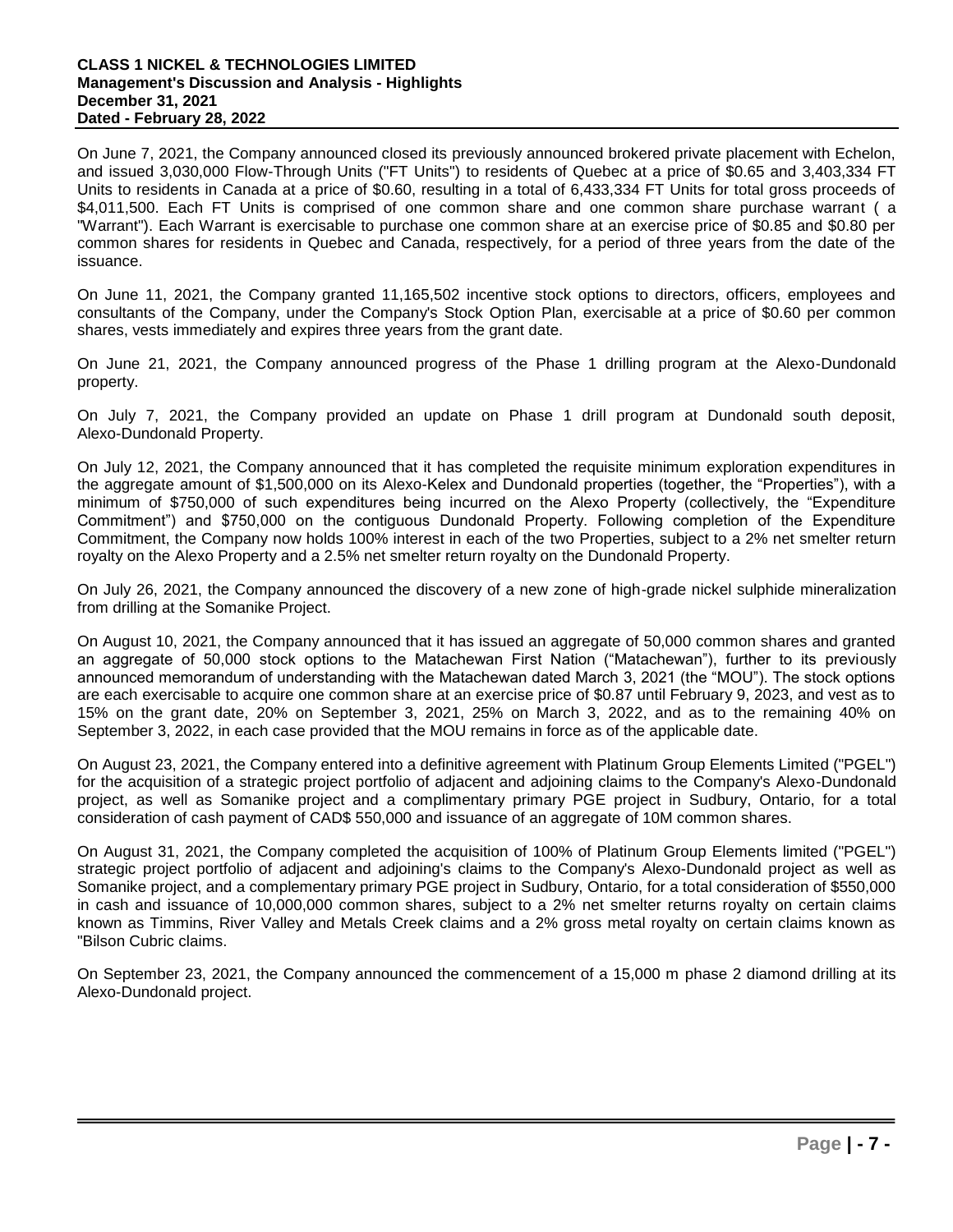On September 29, 2021, the Company announced intersection of high-grade nickel sulphides in Phase 1 diamond drilling on the Alexo-Dundonald project, with the goal of discovery of high-grade (>1% Ni) nickel sulphide deposits for direct shipping to existing mineral processing plants in Ontario.

On October 5, 2021, the Company announced an update to the ongoing environmental baseline studies at Alexo-Dundonlad project. The environmental baseline studies are expected to be completed in the summer of 2022, with reporting on the baseline studies to be finished by the end of December 2022.

On October 12, 2021, the Company announced that has confirmed the existence of high-grade mineralization from surface samples at the Somanike project.

On November 2, 2021, the Company announced a preliminary short form base shelf prospectus to offer and issue commons shares, debt securities, warrants, subscription receipts, units or any combination thereof for up to aggregate gross proceeds of \$10 million during the 25-month period.

On November 10, 2021, the Company filed its annual information form for the fiscal year ended December 31, 2020.

On December 31, 2021, the Company announced closed a non-brokered private placement of 7,000,000 common shares at \$0.21 per share for gross proceeds of \$1,470,000 and paid \$2,940 in legal fees recorded in shared issued costs. A director of the Company subscribed 100% of Common Shares in the placement.

On January 10, 2022, the Company announced the appointment David Riekie to its board of director, effective on January 10, 2022.

On February 3, 2022, the Company announced that has expanded its land position through staking at its 100% owned River Valley PGE Project (the "Project") located about 60 to 70 km northeast of Sudbury, Ontario, Canada. This latest acquisition, referred to as "River Valley East Property", increases its total land holdings in the Project to approximately 4214 hectares.

On February 9, 2022, the Company announced commences Geophysical work program at the Somanike Project - PGE Project in La Motte Quebec.

# **TRENDS AND ECONOMIC CONDITIONS**

The Company continues to monitor its spending and will amend its plans based on business opportunities that may arise in the future. Management regularly monitors economic conditions and estimates their impact on the Company's operations and incorporates these estimates in both short-term operating and longer term strategic decisions.

Due to the worldwide COVID-19 pandemic, material uncertainties may arise that could influence management's going concern assumption. Management cannot accurately predict the future impact COVID-19 may have on:

- Global commodity prices
- Demand for base metals and the ability to explore for base metals;
- The severity and the length of potential measures taken by governments to manage the spread of the virus, and their effect on service provider availability, such as legal and accounting;
- Purchasing power of the Canadian dollar;
- Ability to obtain funding.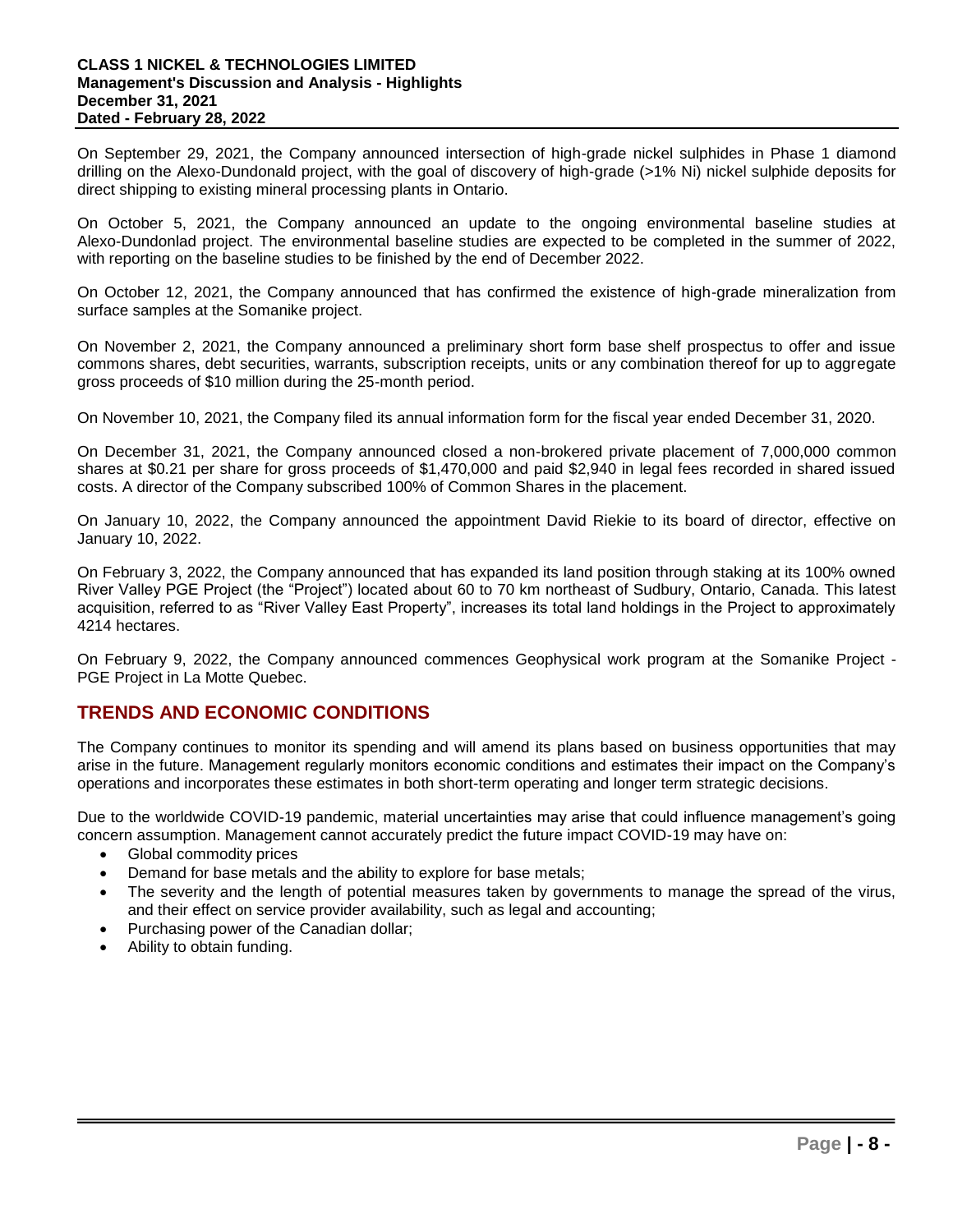## **MINERAL PROPERTY INTERESTS**

Eugene Puritch, P.Eng, FEC, CET is an independent Qualified Person under the definition of National Instrument 43-101. Mr. Puritch has approved the disclosure contained under the heading "Mineral Property Interests" and has verified the scientific and technical data contained herein.

## **Alexo-Dundonald Project**

A comprehensive NI 43-101 Technical Report is available for the Alexo-Dundonald Project from the Company's website at www.class1nickel.com and from its profile at www.sedar.com.

The Alexo-Dundonald Nickel Project is located approximately 45 km northeast of the City of Timmins, Ontario, Canada. It covers an area of approximately 1,895 hectares and comprises 95 Boundary Cell Mining Claims, Single Cell Mining Claims, Leased Claims and Patented Claims.



Figure 1 – Geographical location of Alexo-Dundonald Project

The geological setting of the Alexo-Dundonald Project area corresponds to the depositional equivalent environment of the Kidd-Munro assemblage. The Kidd-Munro assemblage is subdivided into lower and upper parts. The lower part of the Kidd-Munro assemblage (2719–2717 Ma) includes localised, regionally discontinuous depositional centres of predominantly intermediate to felsic calc-alkaline volcanic rocks. The upper part of the Kidd-Munro assemblage (2717– 2711 Ma) extends across the Abitibi greenstone belt. It consists of tholeiitic and komatiitic volcanic rocks with minor centimetre- to metre-scale graphitic metasedimentary rocks and localised felsic volcanic centres. It has been interpreted that the upper Kidd-Munro assemblage reflects the impact of widespread mantle plume-related magmatism on localised lower Kidd-Munro arc-magmatism volcanic centres.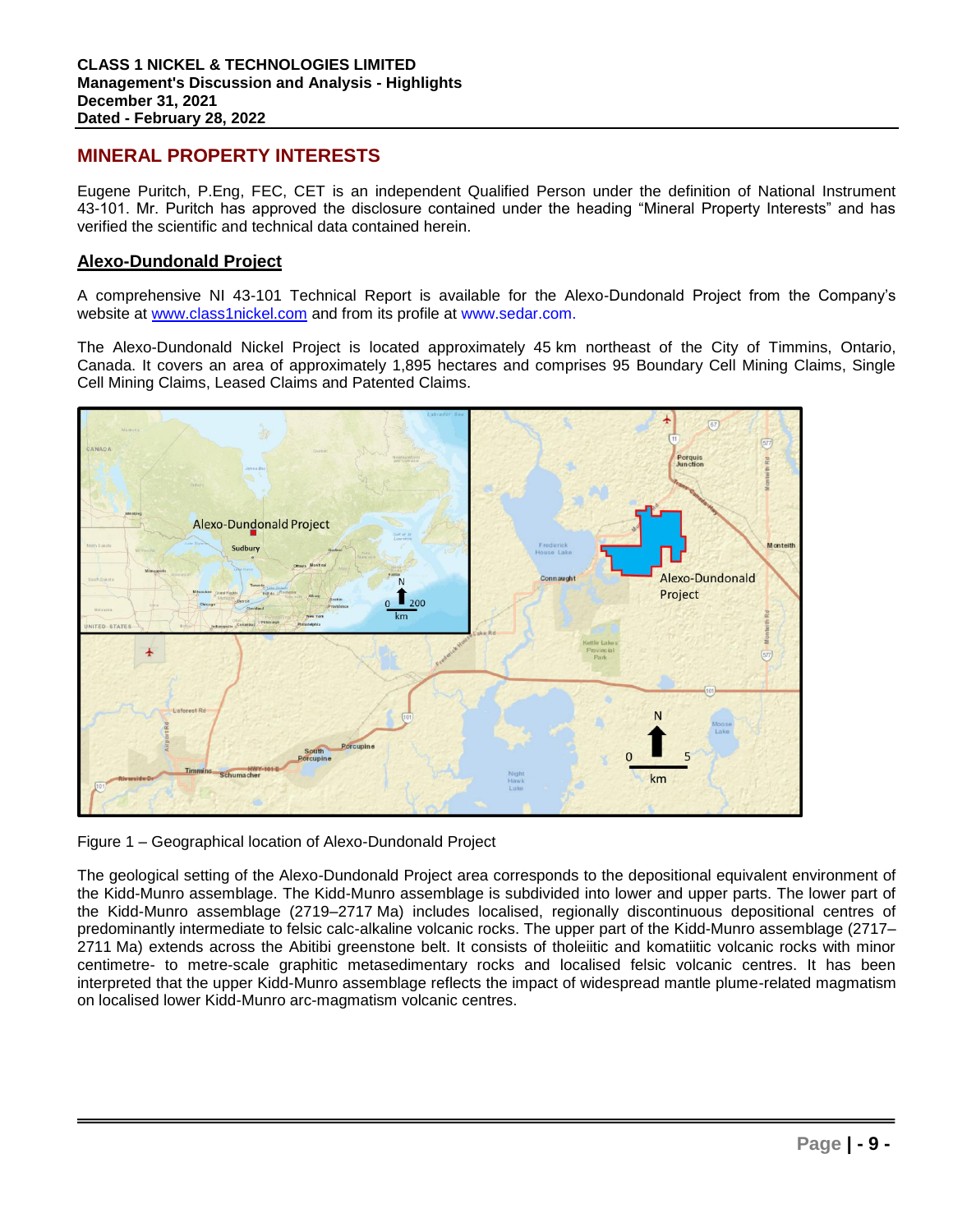Previous exploration activity and results in the Alexo-Dundonald Project area have been extensively reviewed and documented by the NI 43-101 Technical Reports prepared by Montgomery (2004), Harron (2009) and Puritch *et al* (2010, 2012). Significant drill intersections reported therein represent the latest rounds of drilling by the last companies to drill on the various target areas within the Project (Canadian Arrow at Alexo-Kelex in 2004–2005 and 2010–2011; First Nickel at Dundonald in 2004–2005; and Falconbridge at Dundeal in 1989) and are presented as an indication of nickel grade and continuity of mineralisation typical of the Project. For more information, please refer to the NI 43-101 Technical Report on the Alexo-Dundonald Project posted to the Company's SEDAR profile on August 14, 2020 at www.sedar.com.

|                                                                                                                                                                                                                                                                                                                                                                                                                                                                      | (A)<br>Spent (approx.)                       |                                                                                                                                                                                                                                                                                                                                                                                                                                                                                                                                                                                                                                                                                                                                                                                                                                                      | (B)                                                |
|----------------------------------------------------------------------------------------------------------------------------------------------------------------------------------------------------------------------------------------------------------------------------------------------------------------------------------------------------------------------------------------------------------------------------------------------------------------------|----------------------------------------------|------------------------------------------------------------------------------------------------------------------------------------------------------------------------------------------------------------------------------------------------------------------------------------------------------------------------------------------------------------------------------------------------------------------------------------------------------------------------------------------------------------------------------------------------------------------------------------------------------------------------------------------------------------------------------------------------------------------------------------------------------------------------------------------------------------------------------------------------------|----------------------------------------------------|
| <b>Summary of Completed</b><br><b>Activities (Year Ended</b><br>December 31, 2021)                                                                                                                                                                                                                                                                                                                                                                                   | (For the year<br>ended December<br>31, 2021) | Plans for the Project (Fiscal 2022)                                                                                                                                                                                                                                                                                                                                                                                                                                                                                                                                                                                                                                                                                                                                                                                                                  | <b>Planned</b><br><b>Expenditures</b><br>(approx.) |
| Company<br>completed<br><b>The</b><br>a<br>VTEM™<br>the<br>survey<br>on<br>Alexo-Dundonald Nickel Project,<br>thereby completing phase 1 of the<br>exploration<br>program<br>as<br>recommended<br>under<br>the<br>Amended NI 43-101 Technical<br>Report on the Alexo-Dundonald<br>Nickel Project dated June 30,<br>2020. The Company continues to<br>finalize the interpretation<br>0f<br>identified<br>anomalies<br>by<br>the<br>VTEM™ survey.<br>See Note 1 below. | \$4,805,544                                  | interpreting<br>Continue<br>the<br>anomalies<br>identified by the VTEM™ survey conducted<br>on the Alexo-Dundonald Project. The<br>Company intends to further explore the<br>anomalies identified by the VTEM™ survey.<br>The Company intends to undergo a<br>10,000m diamond drilling campaign on the<br>Alexo-Dundonald Project focusing on the<br>VTEM™ anomalies, as recommended as<br>the phase 2 exploration program under the<br>amended NI 43-101 Technical Report on<br>the Alexo-Dundonald Nickel Project dated<br>June 30, 2020. The Company had raised<br>equity capital during 2021 to fund its<br>exploration work requirements. The major<br>variables are expected to be the size,<br>timing and results of the Company's<br>exploration program and its ability to<br>continue to access capital to fund its<br>ongoing operations. | \$2,000,000                                        |
|                                                                                                                                                                                                                                                                                                                                                                                                                                                                      | \$4,805,544                                  |                                                                                                                                                                                                                                                                                                                                                                                                                                                                                                                                                                                                                                                                                                                                                                                                                                                      | \$2,000,000                                        |

As of December 31, 2021, the accumulated spent incurred in completing phase 1 of the exploration program is \$5,215,834.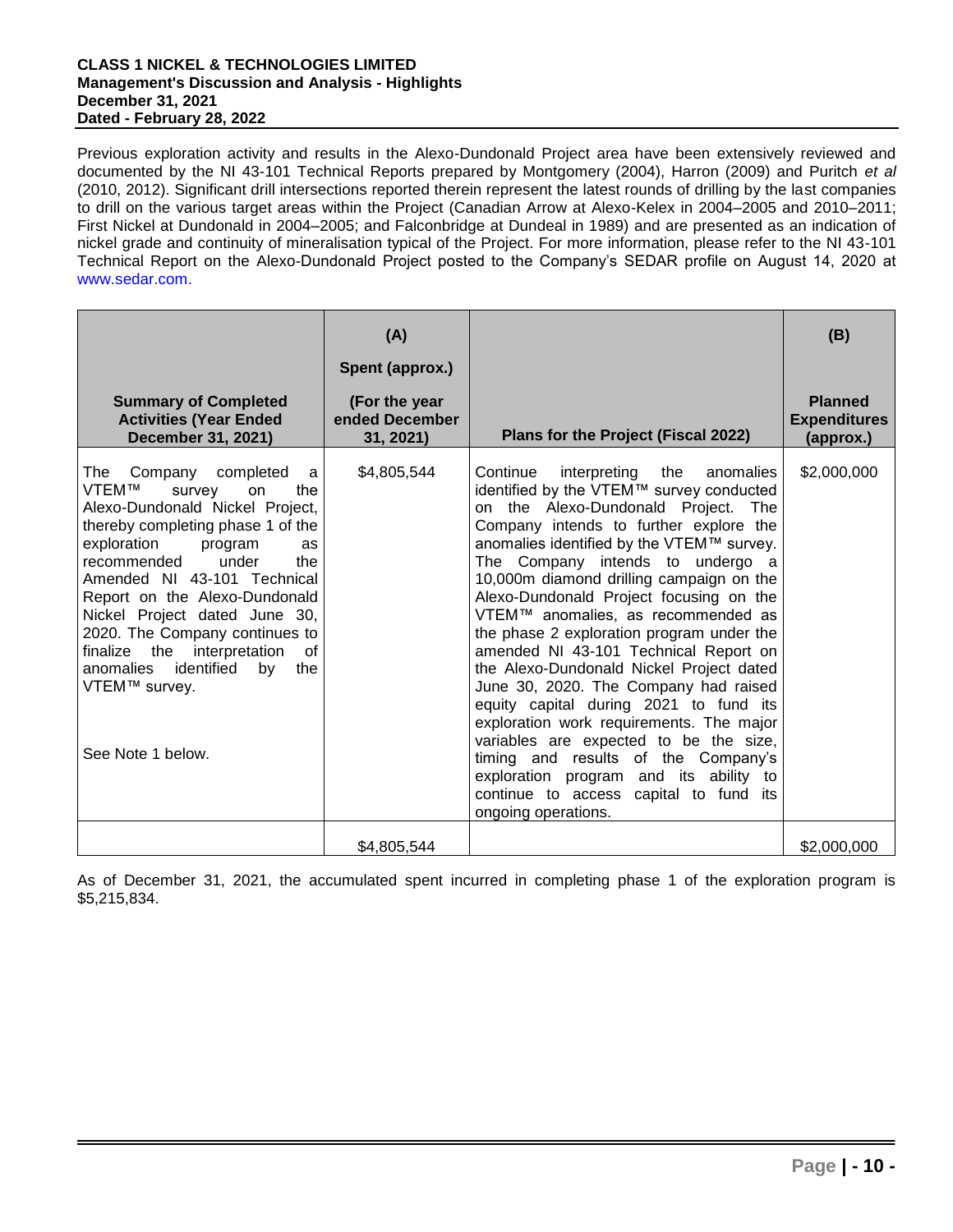## Note 1

## *Alexo-Kelex Property*

The Company acquired a 100% interest (subject to a vendor buy-back) in Legendary Ore Mining Corporation, which held the Alexo-Kelex Property, under the Alexo-Kelex Agreement dated October 18, 2018 between Vanicom Resources Limited ("Vanicom"), Tartisan Nickel Corp. ("Tartisan") and Canadian Arrow Mines Limited ("Canadian Arrow"). The Alexo-Kelex Property consists of 55 mining claims and leases covering 940.43 hectares located in the Clergue and Dundonald townships near Timmins, Ontario. The Alexo-Kelex Property is subject to a 0.5% NSR with, which could be bought out by the Company for \$1,000,000. The Alexo-Kelex Property is also subject to an existing 1.5% NSR granted to Outokumpu Mines Ltd.

The Alexo-Kelex Agreement allows Tartisan to re-acquire the Alexo-Kelex Property from Legendary for \$1.00 if Legendary fails to incur by October 18, 2021 (a) \$750,000 worth of Exploration Expenditures (as defined thereunder) on the Alexo-Kelex Property; and (b) \$1,500,000 worth of Exploration Expenditures (as defined thereunder) on the Alexo-Dundonald Project. On July 12, 2021, the Company has completed the requisite minimum exploration expenditures on the Alexo-Kelex Project, and now holds 100% interest in each properties, subject to a 2% net smelter return royalty on the Alexo Property.

On August 10, 2021, the Company issued 50,000 common shares at \$0.87 price per common share for \$43,500 and granted 50,000 stock options (note 6 (ii)) to Matachewan First Nation ("MFN") as part of the exploration program on the Alexo-Dundonald Project.

On August 22, 2021, the Company acquired 100% of Platinum Group Elements limited ("PGEL") strategic project portfolio of adjacent and adjoining's claims to the Company's Alexo-Dundonald project as well as Somanike project, and a complementary primary PGE project in Sudbury, Ontario, for a total consideration of \$550,000 in cash and issuance of 10 million common shares, subject to a 2% net smelter returns royalty on certain claims known as Timmins, River Valley and Metals Creek claims and a 2% gross metal royalty on certain claims known as "Bilson Cubric" claims.

For the year ended December 31, the Company has spent the following on the Alexo-Kelex Property:

|                            | <b>Year Ended</b> | <b>Year Ended</b><br>December 31, December 31, |
|----------------------------|-------------------|------------------------------------------------|
|                            | 2021              | 2020                                           |
| Administrative costs       | 30.576            | 3.185                                          |
| Acquisition costs          | 3,096,750         |                                                |
| Exploration and evaluation | 2,402,772         | 205,145                                        |
| Field equipment            | 39.278            | 308                                            |
|                            | 5,569,376         | 208,638                                        |

## *Dundonald Property*

The Company acquired a 100% interest (subject to a vendor buy-back) in the Dundonald Property under the Dundonald Agreement dated November 9, 2018 between Legendary Ore Mining Corporation (a subsidiary of the Company) and Transition Metals Corp. ("Transition"). The Dundonald Property consists of 40 mineral claims and leases covering 954.075 hectares located in the Clergue and Dundonald townships near Timmins, Ontario. The Dundonald Property is subject to a 2.5% NSR royalty granted to Transition by Legendary upon acquisition of the property.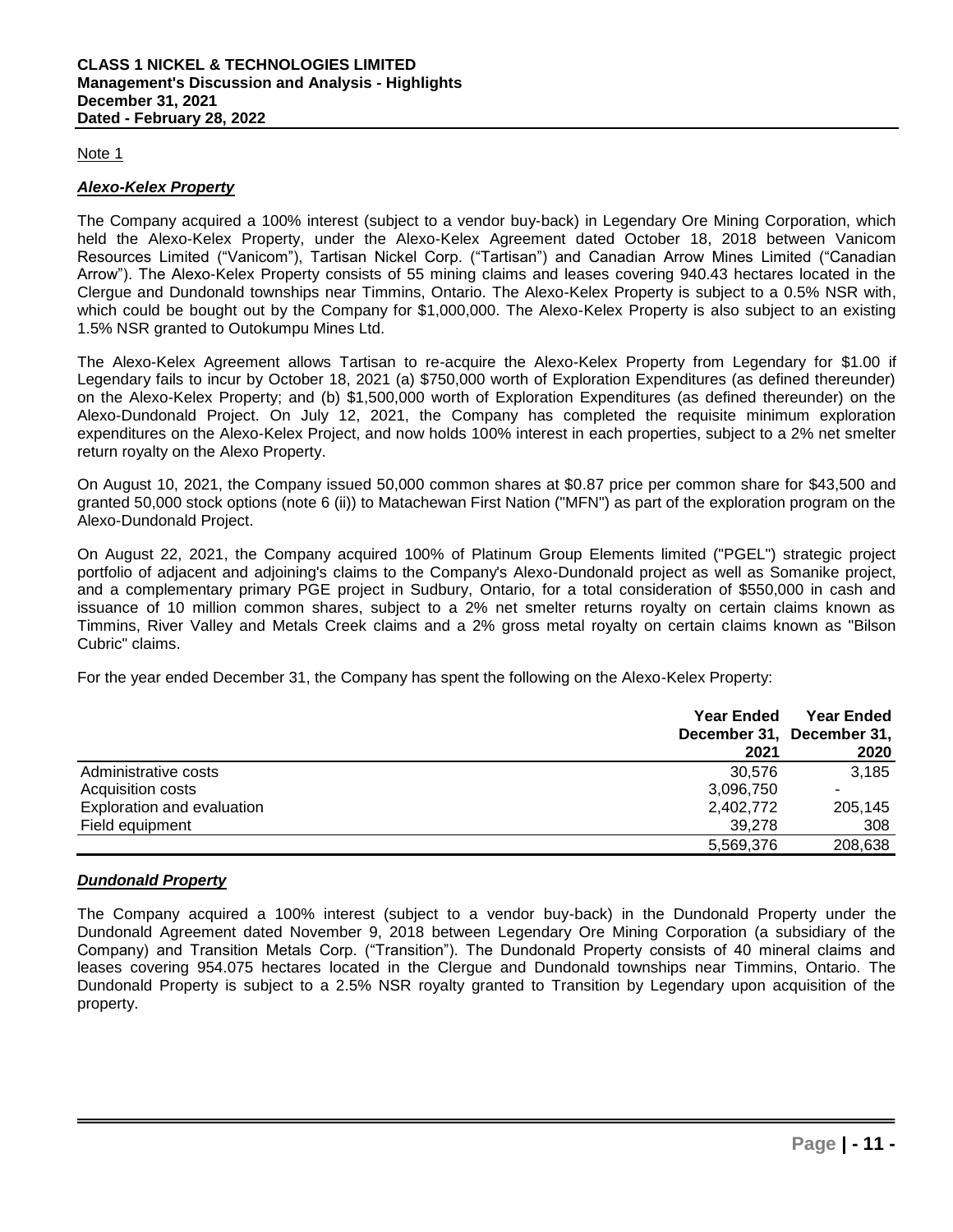The Dundonald Agreement allows Transition to re-acquire the Dundonald Property from Legendary for \$1.00 if Legendary fails to incur by November 9, 2021 \$1,500,000 worth of Exploration Expenditures on the Alexo-Dundonald Project. On July 12, 2021, the Company has completed the requisite minimum exploration expenditures on the Dundonald Project, and now holds 100% interest in each properties, subject to a 2.5% net smelter return royalty on the Dundonald Property.

For the year ended December 31, the Company has spent the following amount on the Dundonald property:

|                            | <b>Year Ended</b> | <b>Year Ended</b>         |  |
|----------------------------|-------------------|---------------------------|--|
|                            |                   | December 31, December 31, |  |
|                            | 2021              | 2020                      |  |
| Administrative costs       | 30.576            | 3.185                     |  |
| Acquisition costs          | 3,096,750         |                           |  |
| Exploration and evaluation | 2,402,772         | 205,145                   |  |
| Field equipment            | 39.278            | 308                       |  |
|                            | 5,569,376         | 208,638                   |  |

## *Somanike Project*

The Company has the option to acquire a 100% interest in the Somanike Property pursuant to an option agreement dated September 24, 2019, as amended and restated April 27, 2020, between Legendary (a wholly-owned subsidiary of the Company) and Vanicom (the "Legendary Somanike Option Agreement"). Under the Legendary Somanike Option Agreement, the Company may exercise the option granted to Vanicom by Quebec Precious Metals Corporation ("QPMC") under an option agreement dated August 20, 2018, as amended (the "QPMC Option Agreement"), by paying Vanicom \$1.00 plus reimbursing Vanicom for all expenses made on the Somanike Property prior to the Company exercising said option. The Somanike Property consists of 110 mining titles covering 5146.06 hectares located in the Abitibi area of the Province of Quebec. The Legendary Somanike Option Agreement was entered into following a reorganization of Vanicom, whereby Vanicom divested its ownership of Legendary to Vanicom shareholders, which was completed on September 19, 2019.

Exploration in the Somanike Project (the "Project") area has been dormant since the early 1970s following the closing of the Marbridge Ni-Cu Mine in 1968. Historical exploration programs focused on Ni-Cu with the majority of assays conducted for Ni and very limited Cu. Very few assays were taken for Au, Zn, Cu, and Ag. The entire project area was not investigated by modern surveys until 2014-15 when Sphinx Resources Ltd. ("Sphinx") flew a VTEM survey over the entire Project with the objective of identifying nickel-copper, gold and VMS targets. Compilation of all historical drill data in conjunction with the new VTEM survey identified previously unrecognized sulphide iron formations occurring across the Project. Numerous targets were generated and programs designed for the commodities listed above.

To maintain the option to the Somanike Property under the QPMC Option Agreement, the Company has issued 181,089 Common Shares to QPMC and 53,846 Common Shares to Globex Mining Enterprises Inc. Prior to exercising its option under the Legendary Somanike Option Agreement, the Company must pay QPMC \$25,000 in cash prior to June 15, 2022 and \$50,000 in cash prior to June 15, 2023. Also, prior to exercising the option on the Somanike Project, the Company must drill 750m of core on certain claims held by Globex Mining Enterprises Inc. As of December 31, 2021, the Company has paid QPMC an aggregate of \$327,800 and has drilled the necessary 750m of core on certain claims held by Globex Mining Enterprises Inc.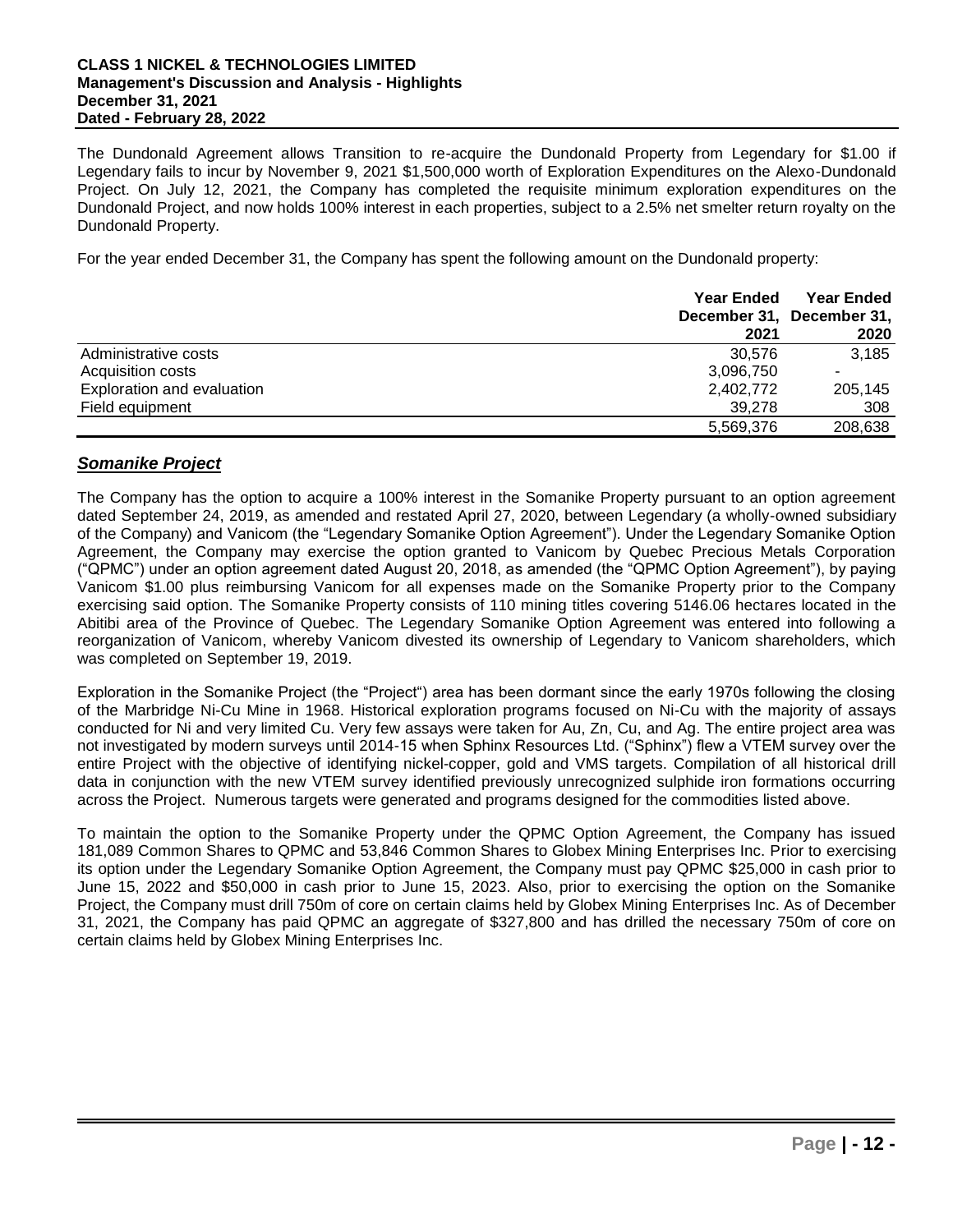

*Figure 2 – Geographical location of Somanike Project* 

For the year ended December 31, the Company has spent the following amount on the Somanike property:

|                                   | <b>Year Ended</b><br>2021 | <b>Year Ended</b><br>December 31, December 31,<br>2020 |
|-----------------------------------|---------------------------|--------------------------------------------------------|
| Acquisition costs                 | 402,800                   | 160,000                                                |
| Administrative costs              | 338                       | 453                                                    |
| <b>Exploration and evaluation</b> | 426.199                   | 125,022                                                |
| Field equipment                   | 32,001                    | ٠                                                      |
|                                   | 861,338                   | 285,475                                                |

## *River Valley PGE Project*

On August 22, 2021, the Company acquired 100% of Platinum Group Elements limited ("PGEL") strategic project portfolio of adjacent and adjoining's claims to the Company's Alexo-Dundonald project as well as Somanike project, and a complementary primary PGE project in Sudbury, Ontario, for a total consideration of \$550,000 in cash and issuance of 10 million common shares, subject to a 2% net smelter returns royalty on certain claims known as Timmins, River Valley and Metals Creek claims and a 2% gross metal royalty on certain claims known as the "Bilson Cubric claims". The consideration shares are subject to a statutory hold period expiring on December 31, 2021.

The River Valley PGE Project is located in Crerar and Dana townships, approximately 60 km east-northeast of Sudbury in northeastern Ontario, Canada, immediately south of New Age Metals' River Valley Palladium Project.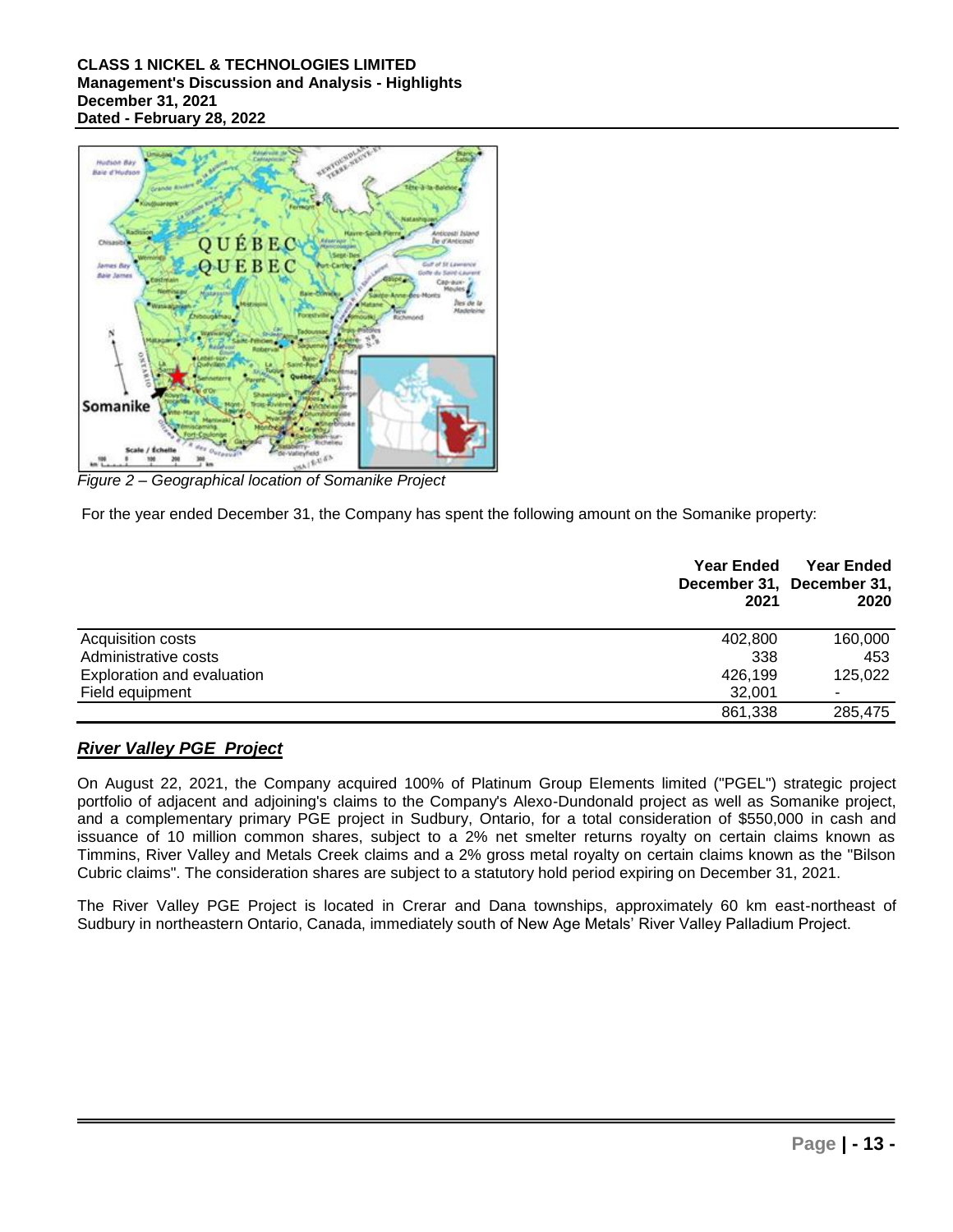

Township-scale location of the River Valley PGE Project mining claims (blue outline) in the West Nipissing District, about 60 km east of Sudbury, northeastern Ontario. Also outlined are the New Age Metals mining claims and leases (orange) that comprise their River Valley PGE Project.

*Figure 3 – Geographical location of River Valley Project* 

# **SUMMARY OF QUARTERLY RESULTS**

| SUMMARY OF SELECT QUARTERLY INFORMATION |             |              |           |           |
|-----------------------------------------|-------------|--------------|-----------|-----------|
|                                         | 2021        |              |           |           |
|                                         | December 31 | September 30 | June 30   | March 31  |
| <b>Total Assets</b>                     | 2,703,956   | 2,960,723    | 5,270,429 | 2,899,055 |
| <b>Working Capital</b>                  | 1,153,837   | 1,974,805    | 4,153,528 | 2,398,403 |
| <b>Shareholders' Equity</b>             | 1,153,837   | 1,974,805    | 4,153,528 | 2,398,403 |
| <b>Operating Expenses</b>               | 2,259,448   | 7,894,181    | 4,080,194 | 1,158,074 |
| <b>Comprehensive Loss</b>               | 2.292.799   | 7,875,792    | 4,073,299 | 1,104,074 |
| Basic and Diluted Loss per Share        | (0.02)      | (0.07)       | (0.04)    | (0.01)    |
|                                         | 2020        |              |           |           |
|                                         | December 31 | September 30 | June 30   | March 31  |
| <b>Total Assets</b>                     | 4,021,321   | 297.215      | 788,755   | 92,660    |
| Working Capital (deficiency)            | 3,502,477   | 174,773      | 621.383   | (38, 775) |
| Shareholders' Equity (deficiency)       | 3.502.477   | 174,773      | 621.383   | (38, 775) |
| <b>Operating Expenses</b>               | 678,851     | 606,768      | 289,842   | 168,234   |
| <b>Comprehensive Loss</b>               | 669,567     | 606,609      | 289,842   | 168,234   |
| Basic and Diluted Loss per Share        | (0.01)      | (0.01)       | (0.00)    | (0.00)    |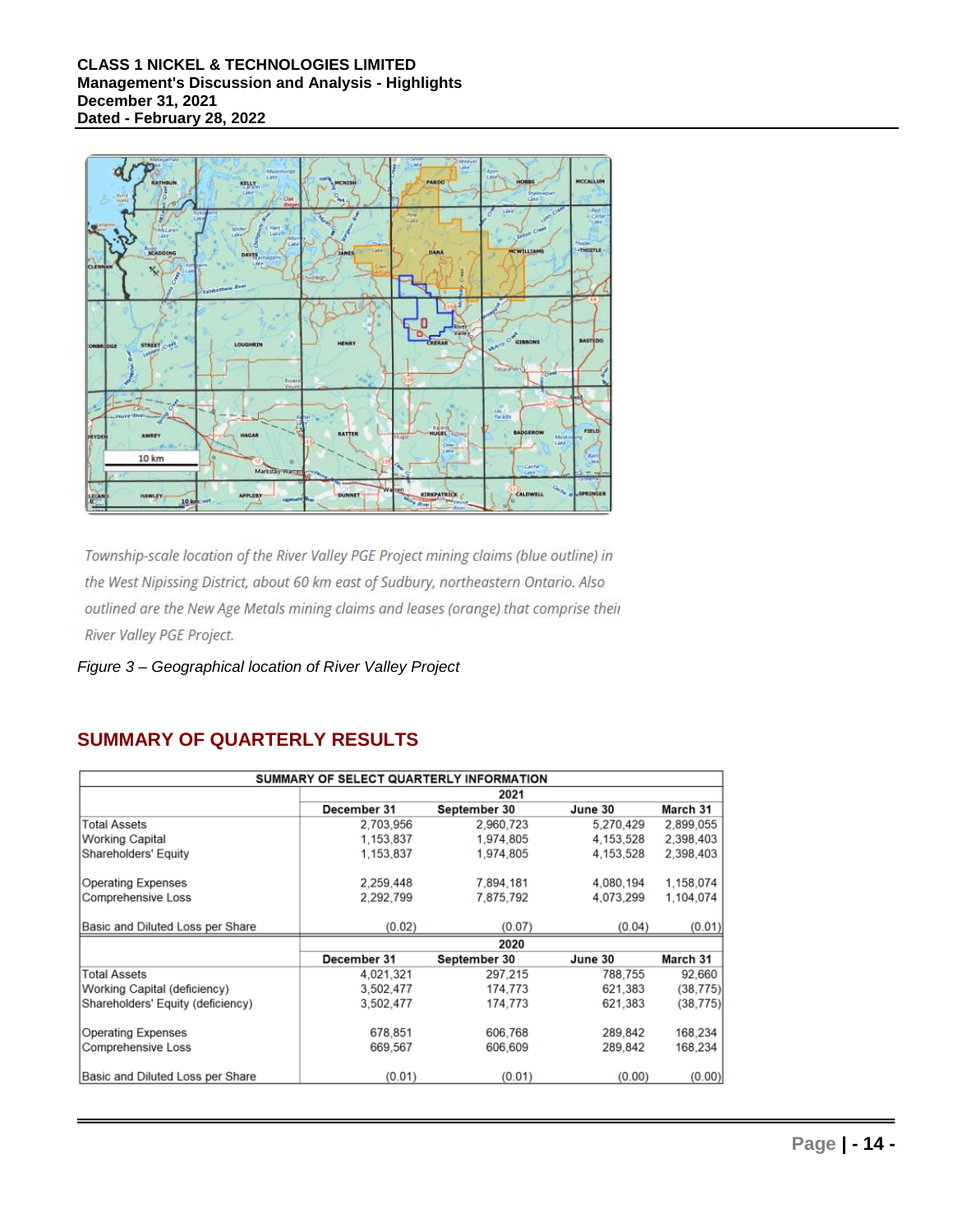Three months ended December 31, 2021, compared with three months ended December 31, 2020

The Company recorded a net loss and comprehensive loss of \$2,292,799 compared to \$669,567 in the prior period. The increase in the net loss of \$1,623,232 was attributed to the following: an increase in exploration and evaluation of \$1,717,943 due to increase in drilling cost and Platinum Group Elements Limited ("PGEL") acquisition cost, a decrease in professional fees of \$78,178 due to the increase in consulting expenses and a increase in stock-based compensation of \$4,771 due to the grant of stock options and a decrease the amortization of flow-through premium of \$33,000.

## **SELECTED ANNUAL INFORMATION**

Comparative information for annual periods from December 31, 2021, 2020 and 2019 has been presented in accordance with IFRS.

| SUMMARY OF SELECT ANNUAL INFORMATION |            |           |           |  |
|--------------------------------------|------------|-----------|-----------|--|
|                                      | 2021       | 2020      | 2019      |  |
| <b>Operating Expenses</b>            | 15,391,897 | 1,743,695 | 1,374,847 |  |
| Comprehensive Loss                   | 15,345,964 | 1,734,252 | 1,560,128 |  |
| <b>Basic and Diluted Loss</b>        | (0.137)    | (0.018)   | (0.038)   |  |
| <b>Total Assets</b>                  | 2,703,956  | 4.021.321 | 199,513   |  |

## **Results of operations for the year ended December 31, 2021 as compared to the year ended December 31, 2020**

## Year ended December 31, 2020, compared with year ended December 31, 2020

The Company recorded a net loss and comprehensive loss of \$15,345,964 compared to \$1,734,252 in the prior period. The increase in the net loss and comprehensive loss of \$13,684,692 was attributed to the following: an increase in exploration and evaluation of \$11,297,339 due to increase in drilling cost and Platinum Group Elements Limited ("PGEL") acquisition cost, increase in professional fees of \$262,778 due to higher consulting expenses, and an increase in stock-based compensation of \$2,311,429 due to the grant of stock options. This has been offset by an increase the amortization of flow-through premium of \$42,000.

## **LIQUIDITY AND CAPITAL**

Class 1 is an exploration-stage company and does not generate revenues. As such, it finances all of its operations and the exploration of its mineral properties entirely through the issuance of share capital. Although the Company has to date been successful in its attempts to raise capital, there can be no assurance that its future efforts will likewise be successful. The mineral exploration business is high risk and the vast majority of exploration projects on which capital is spent will not result in producing mines. The success of future financing will depend on a variety of factors including geological success – i.e. obtaining superior results from exploration; a positive investment climate encompassing strong metal prices, solid stock market conditions, and a "risk-on" appetite among investors; and the Company's track record and management's ability and experience. If such financing is unavailable, the Company may be unable to retain its mineral interests and execute its business plans. As at December 31, 2021, the Company has not earned significant revenue and has an accumulated deficit of \$18,646,344 (December 31, 2020 - \$3,300,380). In order to reach sustainable business operations, the Company is actively seeking additional sources of liquidity.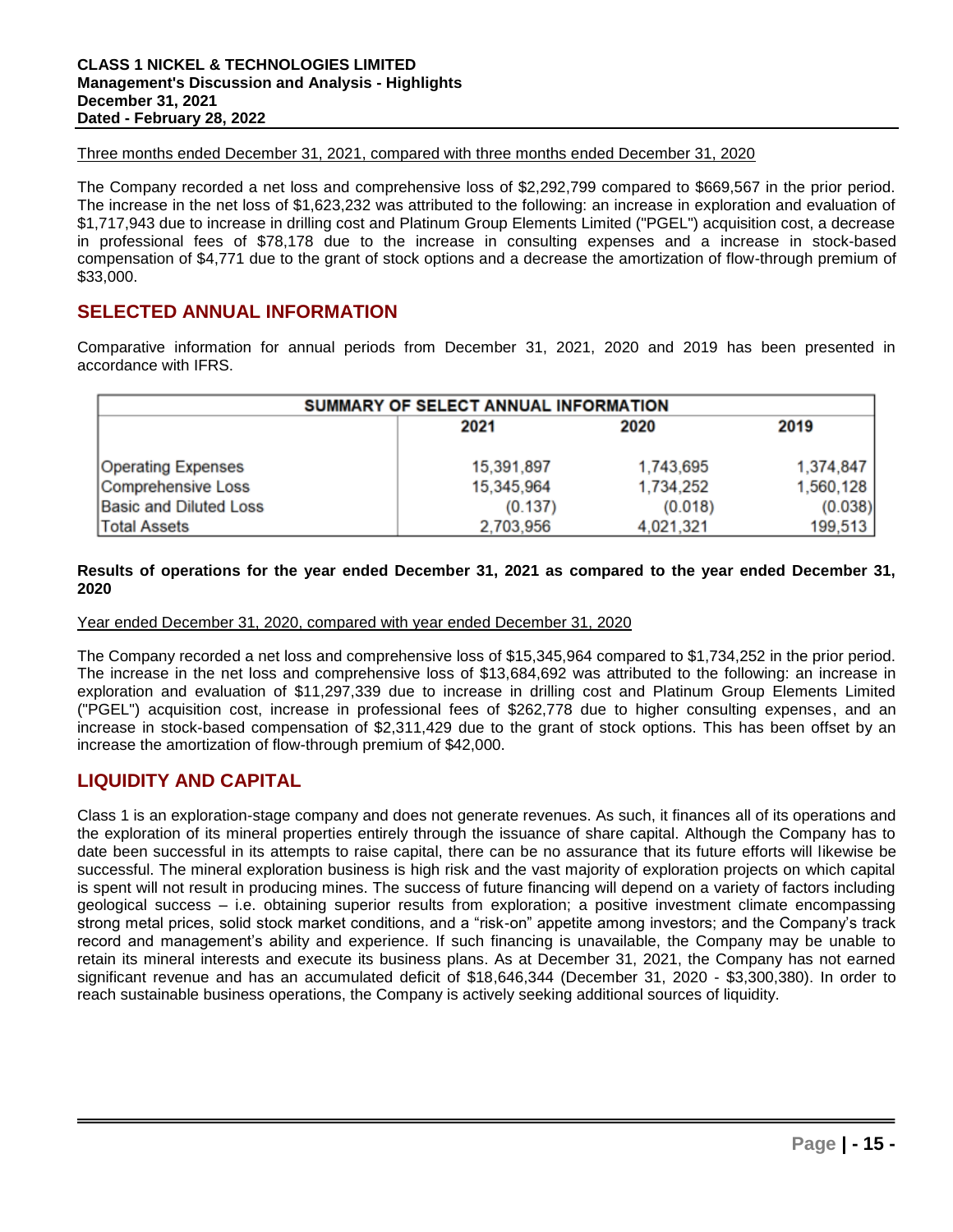The Company's cash balance as of December 31, 2021 was \$2,154,417 compared to \$3,864,804 as of December 31, 2020. As of December 31, 2021, the Company had current assets of \$2,703,956 (December 31, 2020 – \$4,021,321), current liabilities of \$1,550,119 (December 31, 2020 – \$518,844), and a working capital of \$1,153,837 (December 31,  $2020 - $3,502,477$ ).

## **Operating Activities**

During the year ended December 31, 2021 and 2020, the Company's operating activities used cash of \$6,752,782 and \$1,550,813, respectively. Cash used in operating activities for the year ended December 31, 2021 is mainly attributable to net loss for the period of \$15,345,964 (year ended December 31, 2020 - \$1,734,252), shares issued for exploration expenditures and options payments of \$5,643,500 (year ended December 31, 2020 - \$160,000), stock-share based compensation of \$2,311,429 (year ended December 31, 2020 - \$nil ) and amortization of flow-though premium of \$42,000 (year ended December 31, 2020 - \$nil), an increase in accounts payable and accrued liabilities of \$1,095,283 (year ended December 31, 2020 - \$155,074), offset by an increase in accounts receivable of \$360,065 (year ended December 31, 2020 - \$127,126), and an increase in prepaid expenses of \$32,957 (increase in the year ended December 31, 2020 - \$11,386).

During the year ended December 31, 2021 and 2020, the Company did not engage in any investing activities.

## **Financing Activities**

During the year ended December 31, 2021 and 2020, the Company's financing activities generated cash of \$5,042,395 and \$5,241,412, respectively. The cash generated from financing activities during the year ended December 31, 2021, is due to the issuing of 6,433,334 shares in private placement flow-through for a proceeds of \$4,011,500, net of share issue cost of \$544,044.

On December 31, 2021, the Company closed a non-brokered private placement of 7,000,000 common shares at \$0.21 per share for gross proceeds of \$1,470,000 and paid \$2,940 in legal fees recorded in shared issued costs. A director of the Company subscribed 100% of Common Shares in the placement

## **Going concern uncertainty**

At each reporting period, management assesses the basis of preparation of the financial statements. These financial statements have been prepared on a going concern basis in accordance with International Financial Reporting Standards. The going concern basis of presentation assumes that the Company will continue its operations for the foreseeable future and be able to realize its assets and discharge its liabilities and commitments in the normal course of business. These financial statements do not include any adjustments to amounts and classifications of assets and liabilities that would be necessary should the Company be unable to continue as a going concern. Such adjustments could be material.

For the year ended December 31, 2021, the Company incurred a net loss of \$15,345,964 (year ended December 31, 2020 - \$1,734,252) and had negative operating cash flows of \$6,752,782 (December 31, 2020 - \$1,550,813). The Company has an accumulated deficit of \$18,646,344 since inception (December 31, 2020 - \$3,300,380) and does not have sufficient cash as at December 31, 2021 to meet its remaining expected obligations over the next twelve months after deducting the \$7,366,500 committed to be spent on CEE under terms of the Flow Through financings. As at December 31, 2021, the Company has spent on CEE \$5,292,582. These factors raise significant doubt about the Company's ability to continue as a going concern.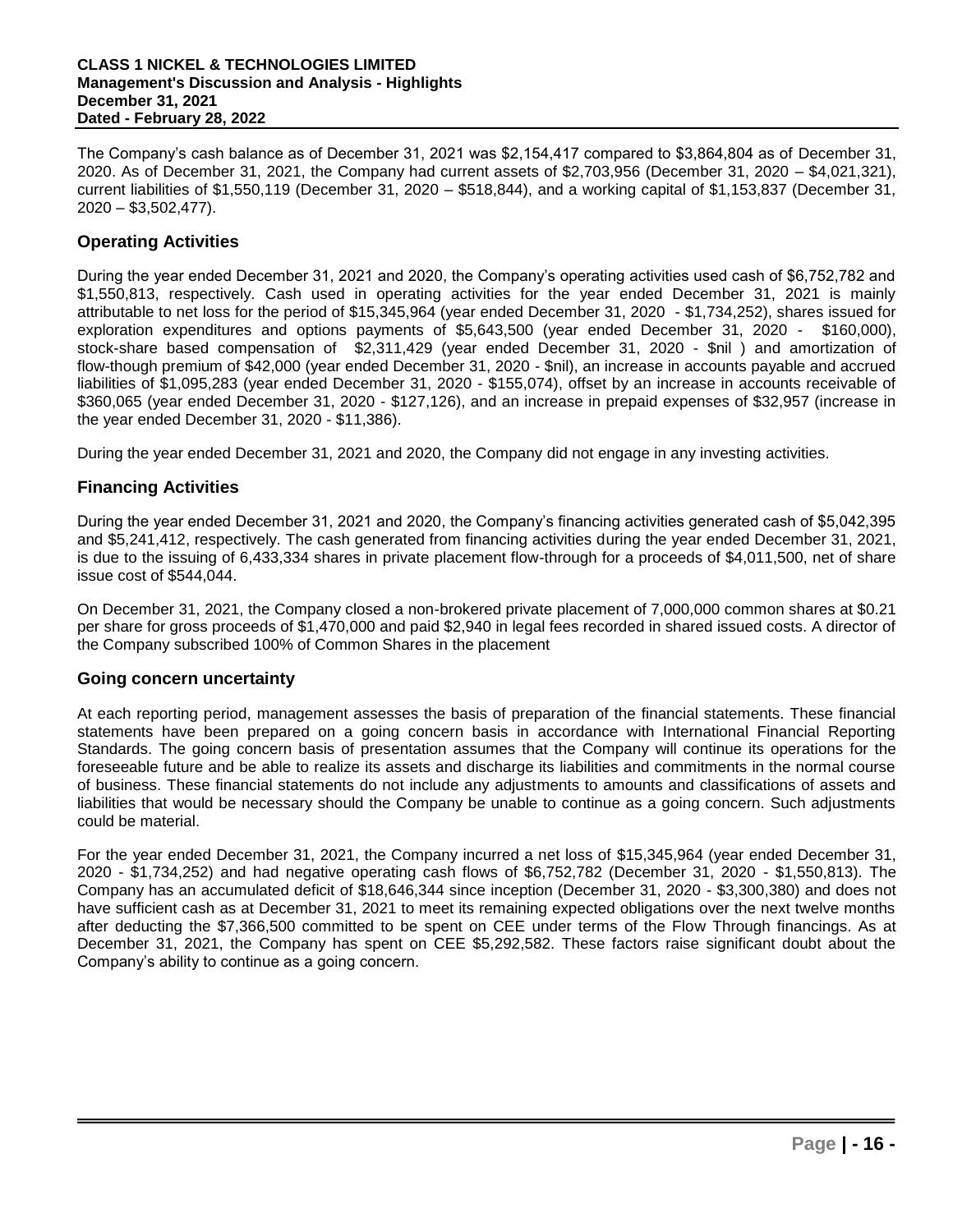The Company's ability to continue its operations and to realize assets at their carrying values is dependent upon its ability to generate cash flows from operations and to complete negotiations to obtain and successfully close additional funding from debt financing, equity financings or through other arrangements. These conditions indicate the existence of a material uncertainty that may cast significant doubt regarding the Company's ability to continue as a going concern. These unaudited interim consolidated financial statements do not reflect the adjustments to the carrying values of assets and liabilities and the reported expenses and balance sheet classifications that would be necessary were the going concern assumption deemed to be inappropriate. These adjustments could be material.

While the Company has been successful in obtaining financing to date, there can be no assurance that it will be able to do so in the future on terms favourable for the Company. The Company may need to raise additional capital to fund operations. This need may be adversely impacted by uncertain market conditions, approval by regulatory bodies, and adverse results from operations. The Company believes it will be able to acquire sufficient funds to cover planned operations through the next twelve months by securing additional financing through additional private placements if required. The outcome of these matters cannot be predicted at this time.

## **RELATED PARTY TRANSACTIONS**

As at December 31, 2021, the Company has \$7,345 (December 31, 2020 - \$7,345) in amounts due from a company with common shareholder of the Company.

During the year ended December 31, 2021, the Company incurred \$350,000 (year ended December 31, 2020 - \$137,545) in consulting services fees. As of December 31, 2021, the Company owed \$25,789 (December 31, 2020 - \$29,600) due to a former CEO and existing director for consultant services, which is recorded in accounts payable and accrued liabilities.

During the year ended December 31, 2021 the Company incurred \$125,000 (year ended December 31, 2020 - \$nil) in directors fees. As of December 31, 2021, the Company owes two directors \$118,000 (December 31, 2020 - \$nil) these amounts are recorded in accounts payable and accrued liability.

Key management includes directors and other key personnel, including the CEO - President and CFO, who have authority and responsibility for planning, directing, and controlling the activities of the Company.

The Chief Financial Officer ("CFO") of the Company is a senior employee of Marrelli Support Services Inc. ("MSSI"). During the year ended December 31, 2021, the Company incurred professional fees of \$9,000 (year ended December 31, 2020 - \$16,931) to MSSI. These services were incurred in the normal course of operations for general accounting and financial reporting matters. MSSI also provides bookkeeping and other services to the Company and charged \$44,589 for the services (year ended December 31, 2020 - \$35,173). As at December 31, 2021, MSSI was owed \$1,801 (December 31, 2020 - \$nil) with respect to services provided. The balance owed was recorded in the statement of financial position in accounts payable and accrued liabilities.

As at December 31, 2021, directors and a significant shareholder of the Company, beneficially owns 93,146,696 common shares carrying approximately 72.37% of the voting rights attached to all common shares.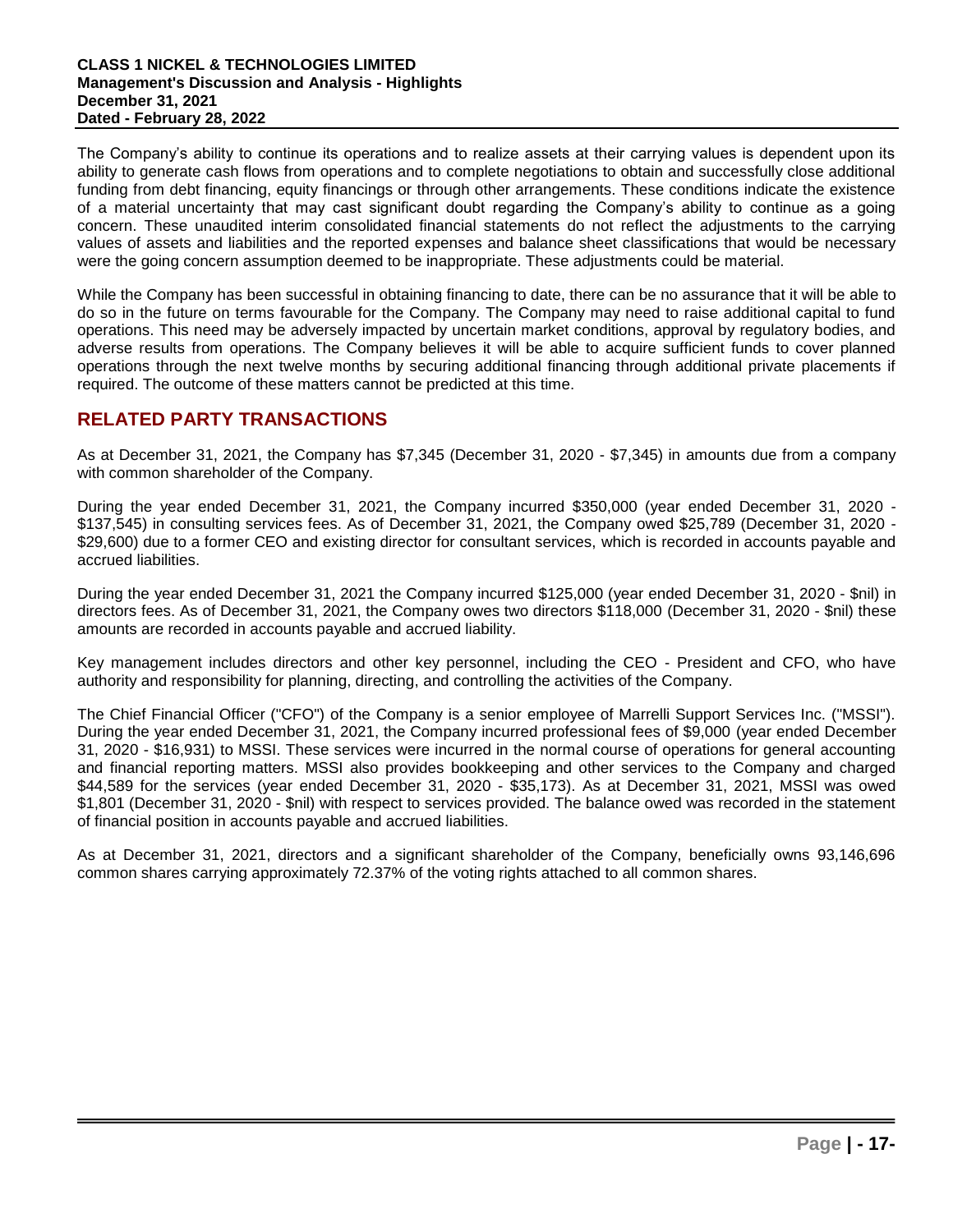Additional remuneration of officers and directors of the Company was as follows:

|                                       | <b>Year Ended</b><br>December 31, |                          |  |
|---------------------------------------|-----------------------------------|--------------------------|--|
|                                       | 2021                              | 2020                     |  |
| Stock-based compensation              | \$2,297,687                       | $\overline{\phantom{0}}$ |  |
| Directors and management compensation | 484,000                           | 154,476                  |  |
|                                       | \$2,781,687                       | 154,476                  |  |

The Company is not a party to any off-balance sheet arrangements or transactions.

# **SHARE CAPITAL TRANSACTIONS**

On June 7, 2021, the Company closed of private placement of flow-through units (the "Offering"), whereby the Company issued

Company issued 6,433,334 units for gross aggregate proceeds of \$4,011,500. Each unit consist of one common share and one common share purchase warrant which is exercisable for a period of three years. Pursuant to the Offering the Company issued 3,030,000 units to residents of Quebec ("Quebec Offering") at a price of \$0.65 per unit and 3,403,334 units to the residents in Canada ("Canada Offering") at a price of \$0.60 per unit. Each warrant issued pursuant to the Quebec Offering has an exercise price of \$0.85 per common share, and each warrant issued pursuant to the Canada Offering has an exercise price of \$0.80. The warrants were assigned a fair value of \$1,241,636 estimated by using the Black-Scholes option pricing model, using the following assumptions: share price \$0.60, exercise price of \$0.85 and \$0.80; a risk-free interest rate - 0.50%; expected volatility - 69.9%; dividend yield - 0%; and an expected life - 3 years.

In connection with the Offering, the Company incurred cash commission and legal financing fees of \$436,165, and issued 450,333 finders compensation options ("Finders' Options"). Each Finders' Option is exercisable at \$0.60 per option and entitles the holder to subscribe to a broker unit. Each broker unit consist of one common share and one warrant which has an exercise price of \$0.80 for a period of three years following the closing. The 450,333 Finders' Options were assigned a fair value of \$107,879, which was determined using the Black-Scholes option pricing model using the following assumptions: share price volatility - 69.9%; risk- free interest rate - 0.50%; and an expected life - 3 years.

On August 22, 2021, the Company acquired 100% of Platinum Group Elements limited ("PGEL") strategic project portfolio of adjacent and adjoining's claims to the Company's Alexo-Dundonald project as well as Somanike project, and a complementary primary PGE project in Sudbury, Ontario, for a total consideration of \$550,000 in cash and issuance of 10 million common shares, for a total consideration paid of \$6,150,000.

On August 10, 2021, the Company issued 50,000 common shares at \$0.87 price per common share for \$43,500 and granted 50,000 stock options (note 6 (ii)) to Matachewan First Nation ("MFN") further to its previously announced memorandum of understanding dated March 3, 2021.

On December 31, 2021, the Company closed a nonbrokered private placement of 7,000,000 common shares at \$0.21 per share for gross proceeds of \$1,470,000 and paid \$2,940 in legal fees recorded in shared issued costs. A director of the Company subscribed 100% of Common Shares in the placement.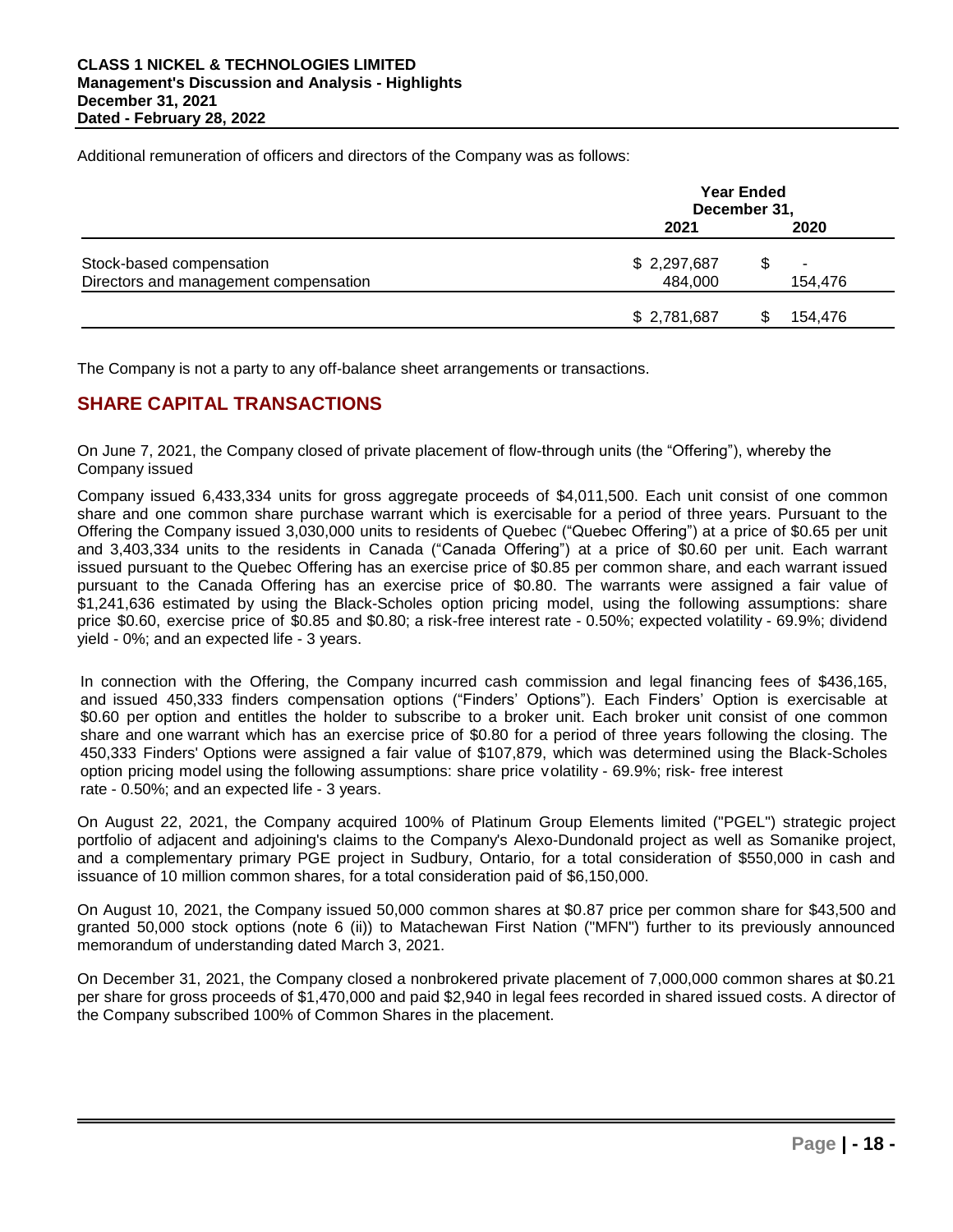## **ACCOUNTING POLICIES**

## **New standards not yet adopted**

*Classification of Liabilities as Current or Non-Current (Amendments to IAS 1)*

The IASB has published Classification of Liabilities as Current or Non-Current (Amendments to IAS 1) which clarifies the guidance on whether a liability should be classified as either current or non-current. The amendments:

- clarify that the classification of liabilities as current or non-current should only be based on rights that are in place "at the end of the reporting period"
- clarify that classification is unaffected by expectations about whether an entity will exercise its right to defer settlement of a liability
- make clear that settlement includes transfers to the counterparty of cash, equity instruments, other assets or services that result in extinguishments of the liability.

This amendment is effective for annual periods beginning on or after January 1, 2022. There is currently a proposal in place to extend effective date for annual periods beginning on or after January 1, 2023. Earlier application is permitted. The extent of the impact of adoption of this amendment has not yet been determined.

## **FINANCIAL INSTRUMENT (MANAGEMENT OF FINANCIAL RISK)**

The Company's risk exposure and the impact on the Company's financial instruments are described below.

#### **Fair value**

Financial instruments recognized at fair value in the statements of financial position have been prioritised into three levels as per the fair value hierarchy. Level one includes quoted prices (unadjusted) in active markets for identical assets or liabilities. Level two includes inputs that are observable other than quoted prices included in level one. Level three includes inputs that are not based on observable market data. All financial instruments measured at fair value, at December 31, 2021, are as described in note 3.

## **Liquidity risk**

Liquidity risk is the risk that the Company will encounter difficulty in meeting its financial obligations as they become due. The Company manages its liquidity risk by forecasting cash flows required by operations and anticipated investing and financing activities. The Company's liquidity and operating results may be adversely affected if the Company's access to the capital market is hindered, whether as a result of a downturn in stock market conditions generally or as a result of conditions specific to the Company. As at December 31, 2021, the Company has sufficient cash and receivables to settle accounts payable of \$1,292,119 (December 31, 2020 - \$518,844).

## **Market risk**

Market risk is the risk that the fair value or future cash flows of a financial instrument will fluctuate due to changes in market prices. Market risk comprises three types of risk: interest rate risk, foreign currency risk and price risk.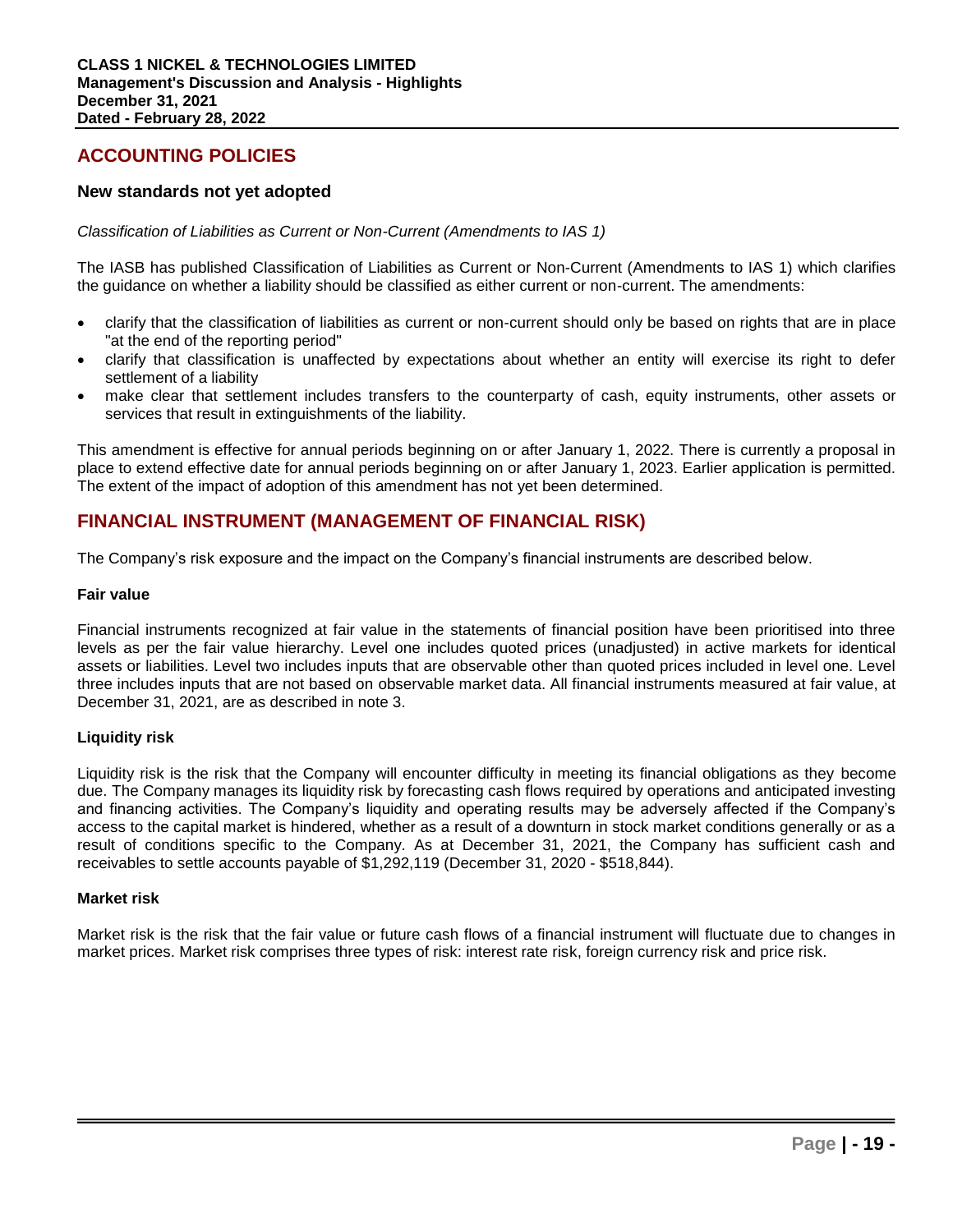## *Commodity price risk*

The Company is exposed to price risk with respect to commodity prices. Commodity price risk is defined as the potential adverse impact on earnings and economic value due to commodity price movements and volatilities. The Company closely monitors commodity prices as they relate to the nickel industry to determine the appropriate course of action to be taken by the Company.

## **CAPITAL MANAGEMENT**

The Company's shareholders' equity comprises its capital under management. The Company's objectives when managing capital are to safeguard the Company's ability to continue as a going concern in order to pursue the development of its mineral properties and to maintain a flexible capital structure that optimizes the costs of capital at an acceptable risk level.

The Company manages the capital structure and makes adjustments to it in light of changes in economic conditions and the risk characteristics of the underlying assets. To maintain or adjust the capital structure, the Company may attempt to issue new shares, issue new debt, acquire or dispose of assets.

In order to facilitate the management of its capital requirements, the Company prepares expenditure budgets that are updated as necessary depending on various factors, including successful capital deployment and general industry conditions. The Board of Directors does not establish quantitative return on capital criteria for management, but rather relies on the expertise of the Company's management to sustain future development of the business.

The Company considers its capital structure to consist of capital stock, warrants and deficit, which at December 31, 2021 totaled \$1,153,837 (December 31, 2020 – \$3,502,477). When managing capital, the Company's objective is to ensure the Company continues as a going concern, to ensure continued development of products as well as to maintain optimal returns to shareholders and benefits for other stakeholders. Management reviews and adjusts its capital structure on an ongoing basis.

The Company is dependent on external financing to fund its activities. In order to maintain operations and pay for administrative costs, the Company will spend its existing working capital and issue new shares to facilitate the management of its capital requirements. The Company's capital management objectives, policies and processes have remained unchanged during the year ended December 31, 2021. The Company is not subject to any externally imposed capital requirements.

There have been no changes to the Company's approach to capital management during the period ended December 31, 2021. The Company is not subject to externally imposed capital requirements.

## **OUTSTANDING SHARE DATA AS OF REPORT DATE**

As of the date of this MD&A, the Company has the following securities issued and outstanding: (a) 128,705,029 Common Shares; (b) 11,665,835 stock options; (c) 6,433,334 FT warrants; (d) 2,925,677 HD Warrants; and (e) 251,423 Finders' Warrants.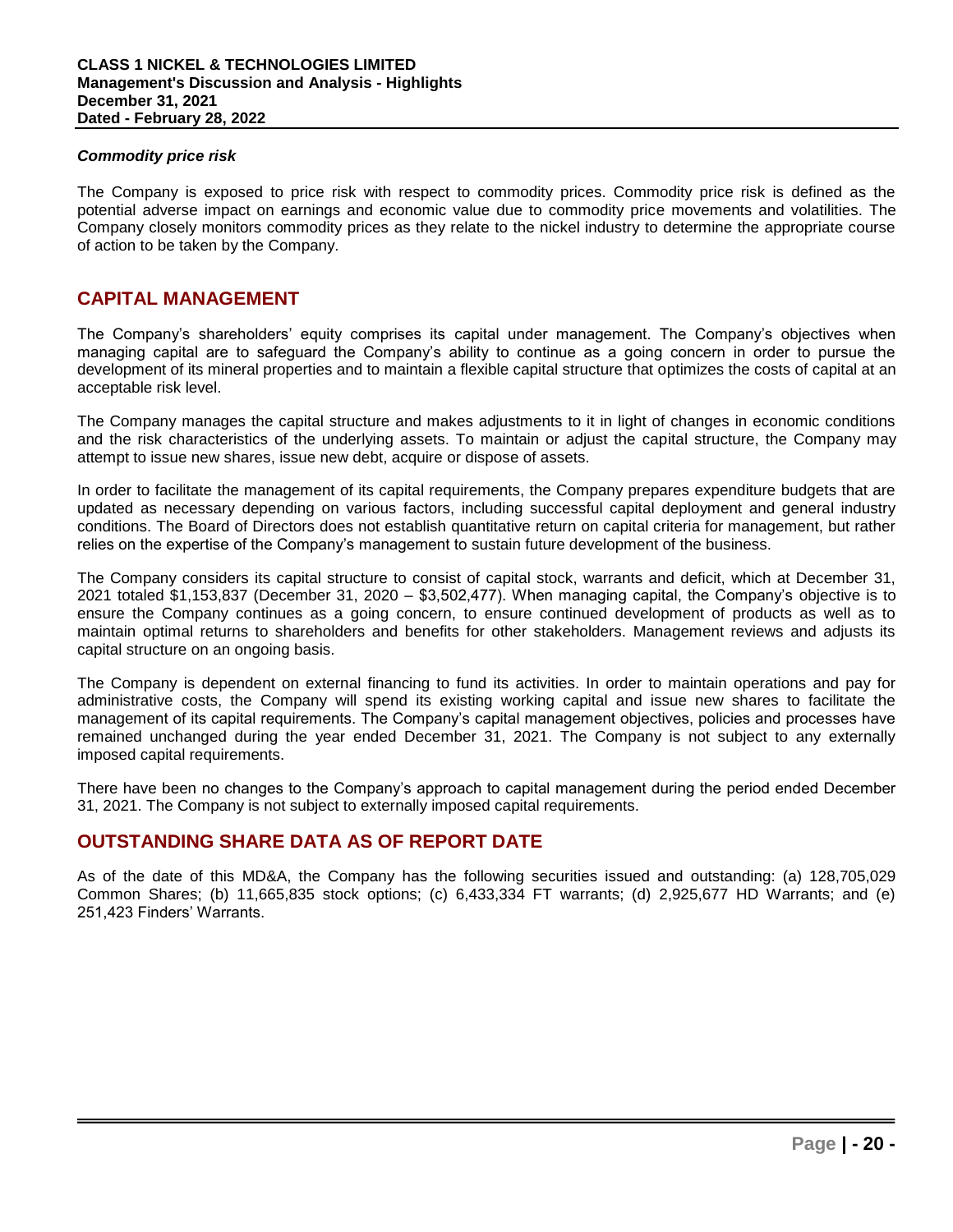## **RISKS AND UNCERTAINTIES**

An investment in the securities of the Company is highly speculative and involves numerous and significant risks. Such investment should be undertaken only by investors whose financial resources are sufficient to enable them to assume these risks and who have no need for immediate liquidity in their investment. Prospective investors should carefully consider the risk factors that have affected, and which in the future are reasonably expected to affect, the Company and its financial position. Please refer to the section entitled "Risk and Uncertainties" in the Company's annual management's discussion & analysis for the fiscal year ended December 31, 2020, available on SEDAR at **www.sedar.com**.

Apart from these and the risk factors noted under the heading "Risks and Uncertainties" in the annual MDA, management is not aware of any other trends, commitments, events or uncertainties that would have a material effect on the Company's business, financial condition or results of operations.

#### **Nature of Mineral Exploration and Mining**

The Company's future is dependent on the Company's exploration and evaluation programs. The exploration and evaluation of mineral deposits involves significant financial risks over a prolonged period of time, which a combination of careful evaluation, experience and knowledge may not eliminate. Few properties that are explored are ultimately developed into economically viable operating mines. Major expenditures on the Company's exploration properties may be required in constructing mining and processing facilities at a site, and it is possible that even preliminary due diligence will show adverse results, leading to the abandonment of projects. It is impossible to ensure that preliminary feasibility studies or final feasibility studies on the Company's projects or the current or proposed exploration programs on any of the properties in which the Company has exploration rights will result in any profitable commercial mining operation. The Company cannot give any assurance that its current and future exploration activities will result in a discovery of mineral deposits containing Mineral Reserves. The Company's exploration and evaluation may be hampered by mining, heritage and environmental legislation, industrial accidents, industrial disputes, cost overruns, land claims and compensation and other unforeseen contingencies.

The Company does not currently operate a mine on any of its properties. There is no certainty that the expenditures made by the Company towards the search for and evaluation of mineral deposits will result in discoveries that are commercially viable. Whether a deposit will be commercially viable depends on a number of factors, some of which are the particular attributes of the deposit, such as its size and grade, proximity to infrastructure, financing costs and governmental regulations, including regulations relating to prices, taxes, royalties, infrastructure, land use, importing and exporting of metal concentrates, exchange controls and environmental protection. The effect of these factors cannot be accurately predicted, but the combination of any or all of these factors may result in the Company not receiving an adequate return on invested capital or have a material adverse effect on the Company's business and financial condition. In addition, assuming discovery of a commercial ore-body, depending on the type of mining operation involved, several years can elapse from the initial phase of drilling until commercial operations are commenced. Most of the above factors are beyond the Company's control.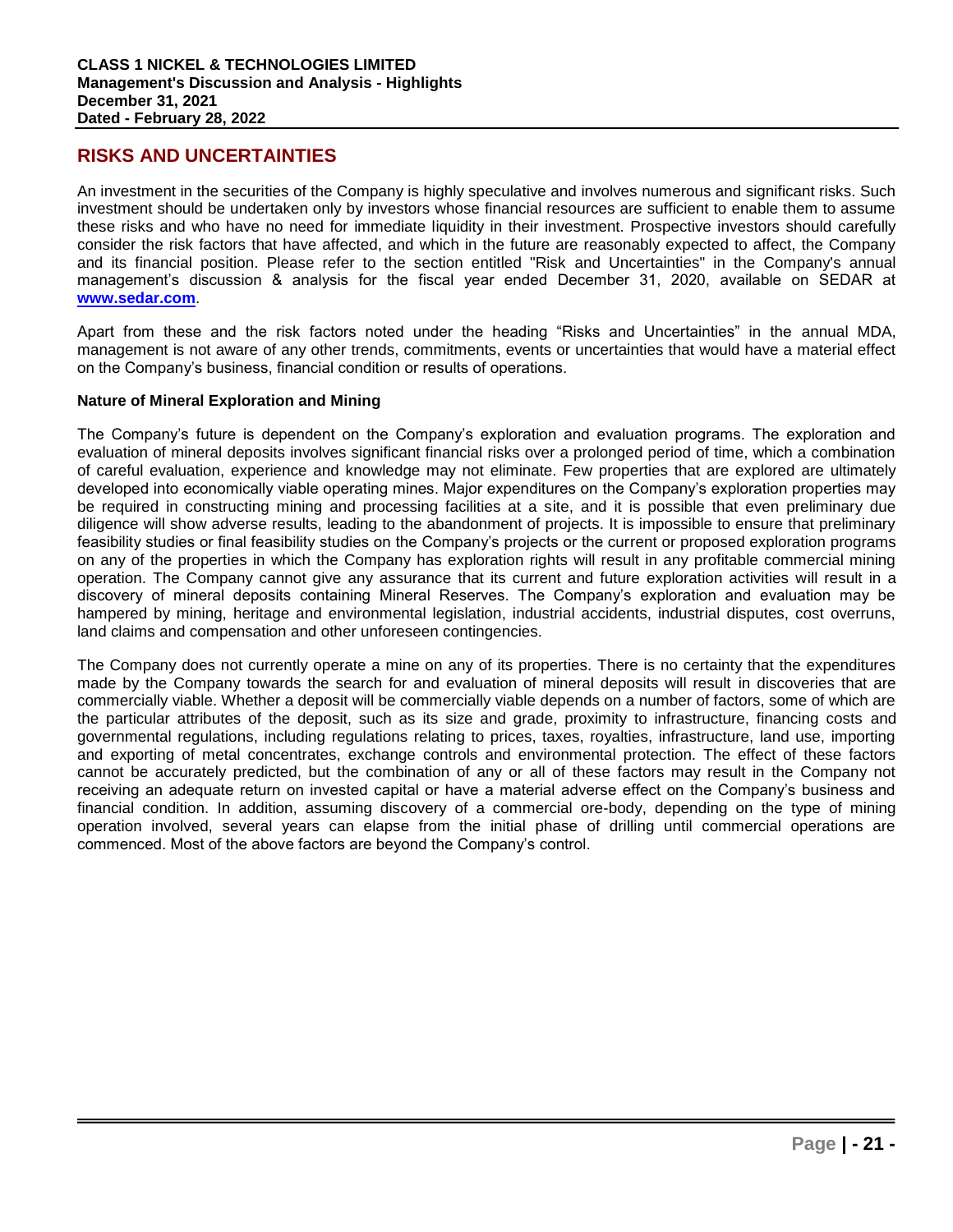## **Limited Operating History**

The Company's properties are in the exploration stage and are not commercially viable at this time. The Company has not recorded any revenues from mining operations and there is no certainty that the exploration expenditures towards the search and evaluation of mineral deposits will result in discoveries of commercial quantities of ore or that the Company will generate revenue, operate profitably or provide a return on investment in the future. There can be no assurance that significant additional losses will not occur in the future. The operating expenses and capital expenditures may increase in subsequent years with advancing exploration, evaluation, development of properties if proven successful and/or production of the properties. The Company does not expect to receive revenues from operations in the foreseeable future. The Company expects to incur losses until such time as its properties enter into commercial production and generate sufficient revenue to fund its continuing operations. The development of the Company's properties will require the commitment of substantial resources and there can be no assurance that the Company will be able to finance its operations externally.

There can be no assurance that the Company's exploration programs will result in locating commercially exploitable mineral ores or that its properties will be successfully developed. There can be no assurance that the underlying assumed levels of expenses will prove to be accurate.

## **Ability to Continue as a Going Concern**

The Company's ability to continue as a going concern is dependent upon its ability to continue to raise adequate financing to fund its continuing exploration, evaluation activities and development of properties if they are proven successful. There is no assurance that the Company will either achieve or maintain profitability in the future.

#### **Requirement for Further Financing**

The further exploration of the various mineral properties in which the Company holds interests and the acquisition of additional properties depends upon the Company's ability to obtain financing through joint ventures of projects, debt financing, equity financing or other means. There can be no assurance that the Company will able to raise the balance of the financing required or that such financing can be obtained without substantial dilution to shareholders. Failure to obtain additional financing on a timely basis could cause the Company to reduce or terminate its operations or lose its interest in one or more of its properties.

In order to continue exploring the Company's mineral properties and acquiring additional properties, management will be required to pursue additional sources of financing. While management has been successful in obtaining such financing in the past, there is no assurance that it will be successful in the future. Failure to obtain sufficient financing may result in delaying or indefinitely postponing exploration, evaluation, development of or production on any or all of the Company's properties if they are proven successful, or even loss of property interest. It may also prevent the Company from meeting its obligations under agreements to which it is a party as a result of which, its interest in the properties may be reduced. There can be no assurance that additional capital or other types of financing, if needed, will be available or, if available, the terms of such financing will be favourable to the Company.

The amount of administrative expenditures is related to the level of financing and exploration activities that are being conducted, which in turn may depend on our recent exploration experience and prospects, as well as general market conditions relating to the availability of funding for exploration-stage resource companies. As a result, there may not be predictable or observable trends in our business activities and comparison of financial operating results with prior years may not be meaningful.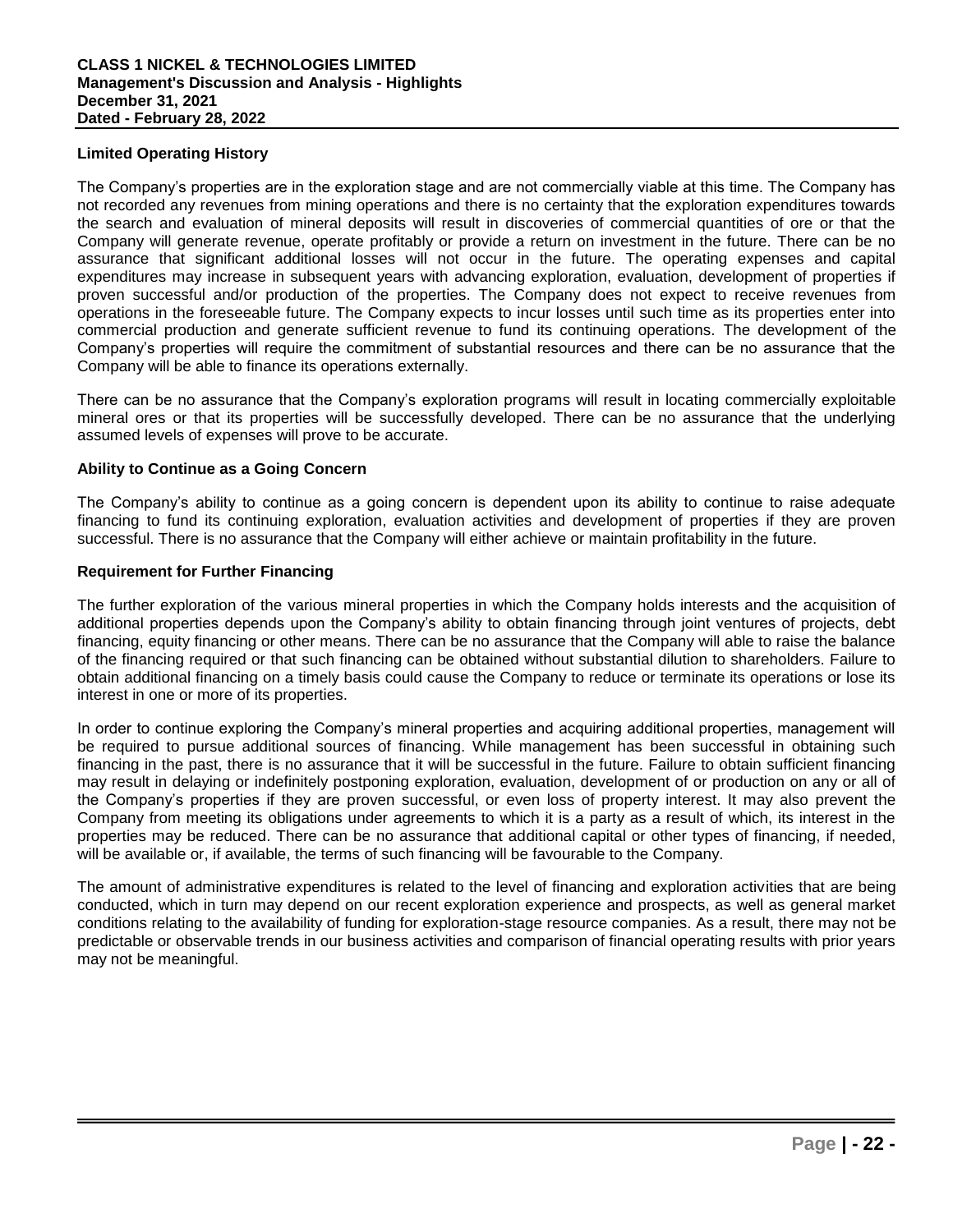## **Title Matters**

The Company has taken reasonable measures, in accordance with industry standards for properties at the same stage of exploration as those of the Company to ensure proper title to its properties. However, there is no guarantee that title to any of its properties will not be challenged or impugned. Title insurance generally is not available for mining claims in Canada and the Company's ability to ensure that it has obtained secure claim to individual mineral properties or mining concessions may be limited. The Company's properties may be subject to prior unregistered liens, agreements, transfers or claims, including native land claims and title may be affected by, among other things, undetected defects. In addition, the Company may be unable to operate the properties as permitted or to enforce its rights with respect to its properties. The failure to comply with all applicable laws and regulations, including a failure to pay taxes, carry out and file assessment work, may invalidate title to portions of the properties where the mineral rights are not held by the Company.

## **Market Factors and Volatility of Mineral Prices**

There is no assurance that a profitable market will exist for the sale of mineralized material which may be acquired or discovered by the Company. There can be no assurance that ore prices received will be such that the Company's properties can be mined at a profit. Prices of minerals have fluctuated widely, particularly in recent years, and are affected by numerous factors beyond the Company's control. Commodity prices are subject to volatile price changes from a variety of factors including international economic and political trends, expectations of inflation, global and regional demand, currency exchange fluctuations, interest rates and global or regional consumption patterns, speculative activities and increased production due to improved mining and production methods.

Future mineral prices cannot be accurately predicted. A severe decline in the price of a mineral being produced or expected to be produced by the Company would have a material adverse effect on the Company, and could result in the suspension of mining operations by the Company if such mining operations have commenced. Factors impacting the price of ore include political and economic conditions in mineral producing and consuming countries and production levels and costs of production in other jurisdictions.

## **Environmental Regulations and other Regulatory Requirements**

The Company is subject to substantial environmental and other regulatory requirements and such regulations are becoming more stringent. All phases of exploration and development operations are subject to environmental regulations. Environmental legislation is evolving in a manner which will require stricter standards and enforcement, increased fines and penalties for non-compliance, more stringent environmental assessments of proposed projects and a heightened degree of responsibility for companies and their officers, directors and employees. There is no assurance that future changes in environmental regulation, if any, will not adversely affect the Company's operations. Environmental hazards may exist on the properties in which the Company holds interests which are presently unknown to the Company and which have been caused by previous or existing owners or operators of the properties.

Although the Company intends to comply fully with all environmental regulations, failure to comply with applicable laws, regulations and permitting requirements may result in enforcement actions thereunder, including orders issued by regulatory or judicial authorities causing operations to cease or be curtailed, and may include corrective measures requiring capital expenditures, installation of additional equipment, or remedial actions. Parties engaged in mining operations or in the exploration or development of mineral properties may be required to compensate those suffering loss or damage by reason of the mining activities and may have civil or criminal fines or penalties imposed for violations of applicable laws or regulations.